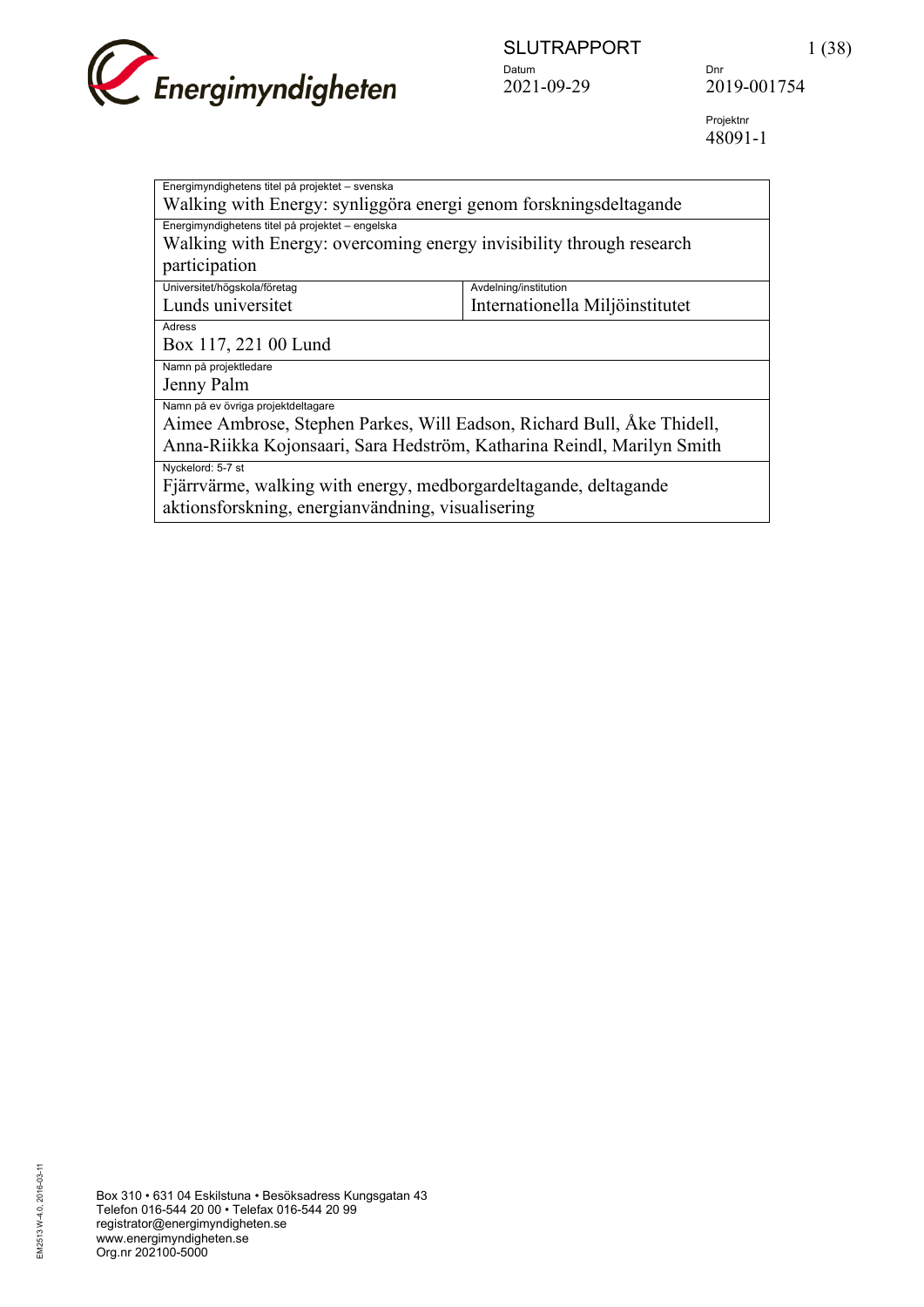

## **Preface**

This project has been funded by the Swedish Energy Agency. We want to give a warm THANK YOU **to all who participated** in the events and also all those who made them possible to conduct:

- The UK Economic and Social Research Council Festival of Social Science
- Framtidsveckan, Lunds universitet
- Hållbarhetsveckan, Lunds kommun och Lunds universitet
- Lunds kommun
- Deltagande seniorboenden i Lund
- Program och kursansvariga vid Lunds universitet
- SYSAV
- Kraftringen
- Landskrona energi
- BID Sofielund och Malmö stad
- EON
- Veolia
- John Grant (Sheffield Hallam University)
- Anh Phan (Newcastle University)
- Graeme Sherriff (University of Salford)
- Jenni Cauvain (Nottingham Trent University)
- Anthony Greener (Enviro Energy)
- Wayne Bexton (Nottingham City Council)
- Katie Greenhalgh (Nottingham City Council)

Sheffield and Lund, 29 September 2021

Aimee Ambrose and Jenny Palm (project leaders)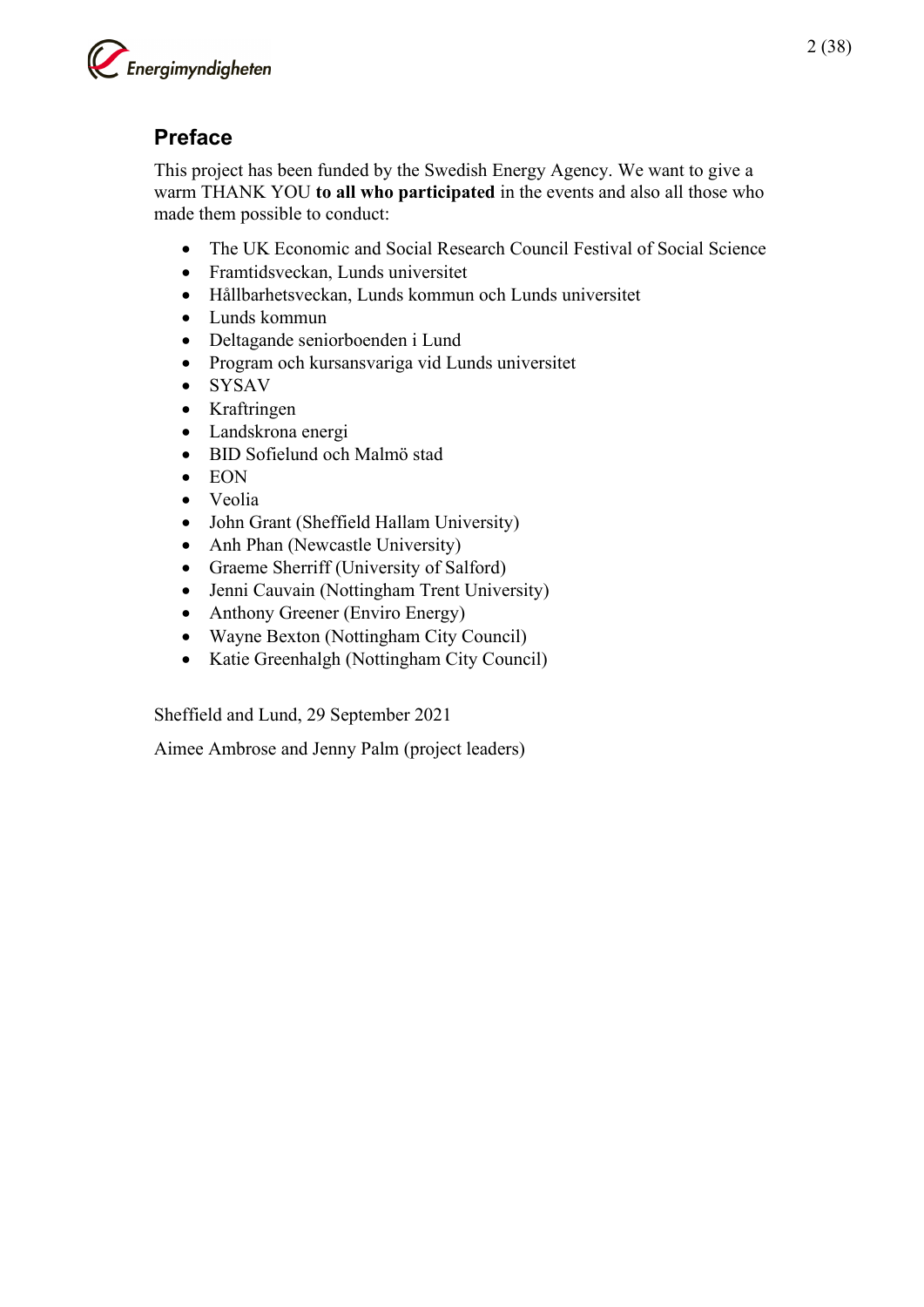

## Innehållsförteckning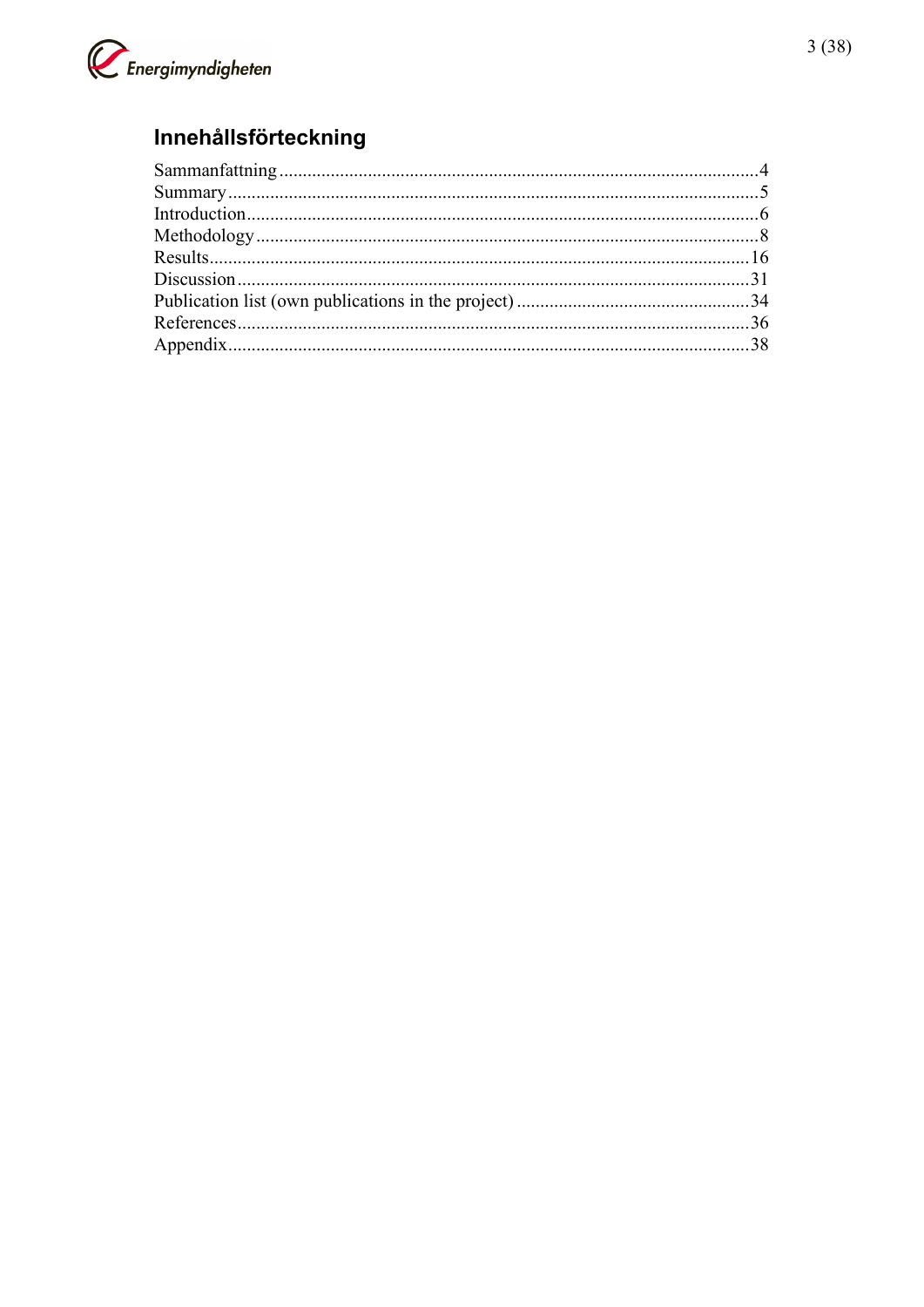

## <span id="page-3-0"></span>**Sammanfattning**

Omställningen till ett koldioxidsnålt samhälle kräver delaktighet från många olika aktörer, inte minst medborgarna. Det vardagliga engagemanget och de ofta oreflekterade aktiviteterna i hemmet är betydelsefulla för en omställning. Uppvärmning och varmvatten svarar för en betydande del av hemmens energianvändning och trots det så är användningen osynliggjord. Energisystemen är i hemmen så pass osynliga att det är svårt att koppla ihop energianvändningen med de aktiviteter vi gör i vardagen. Denna osynlighet har varit projektets startpunkt.

I projektet har vi utvecklat och använt metoden "Walking with Energy" (WWE) som ett verktyg för att skapa en engagerad diskussion om vardagens värmesystem och koppla det till den pågående debatten om behovet av en klimatneutral uppvärmning. WWE metoden bygger på deltagande aktionsforskning, där forskare och deltagare promenerar längs med ett fjärrvärmesystem eller går igenom en värmeproduktionsanläggning och pratar energi. På grund av Covid-19 pandemin justerades metoden under projektets gång och vandringarna förvandlades till virtuella evenemang där deltagarna deltog i ett webbinarium där en film visades av hur värme producerades, vilket följdes av diskussioner med deltagarna.

Resultaten från de tolv promenader som genomförts visar att det finns ett stort intresse från en rad olika medborgare att lära sig mer om värmesystemens funktion och användning och att många vill bli en del av den allmänna debatten om dess miljöpåverkan. En majoritet av deltagarna har varit relativt välutbildade, med ett intresse för miljön, men vi har under projektets gång aktivt kontaktat olika grupperingar och i slutändan fick vi en blandning av deltagare.

I projektet såg vi att det finns en stor vilja att delta i debatter om hur vi genererar energi idag och i framtiden, vilket går emot föreställningen att detta är ett ämne med lågt allmänintresse. Alla våra promenader resulterade också i lärande av någon form, där deltagarna frikostigt delade med sig av erfarenheter och åsikter. WWE är dock en resurskrävande metod som kräver personal och tid. Det tar tid och resurser att identifiera lämpliga evenemang att delta i, marknadsföra promenaderna och även att genomföra en promenad. Det har varit många forskare, NGOs, paneldeltagare och fjärrvärmebolag involverade för att genomföra eventen. Deras obetalda engagemang har varit en förutsättning för projektet och ett ovärderligt stöd.

Promenaderna har givit deltagarna en möjlighet att bli aktiva och medvetna om värmeproduktion och värmeanvändning och hur en omställning av systemen kan se ut. Detta är också det projektet har kunnat "ge tillbaka" till både deltagarna och de som hjälpt oss organisera eventen.

Vår huvudsakliga slutsats från projektet är att ett aktivt energimedborgarskap inte bara kräver aktiva medborgare, utan också aktivt faciliterande, där mötesplatser och arenor skapas för att ge medborgarna möjlighet att engagera sig och reflektera över hållbara värmesystem.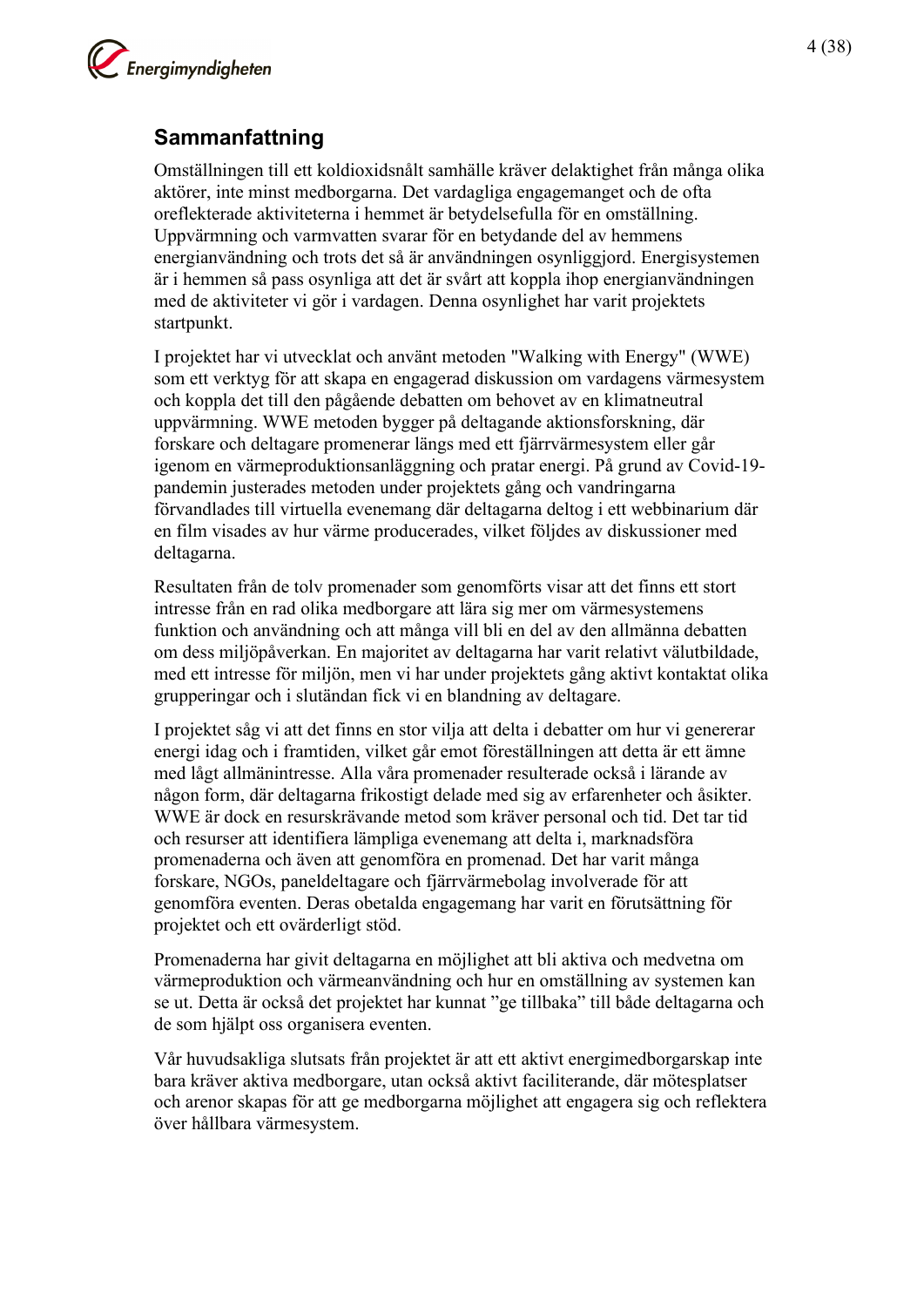

## <span id="page-4-0"></span>**Summary**

The transition to a low-carbon future requiring the enrolment of a wide range of different actors. The engagement and actions of citizens is critical and domestic energy use is of particular concern. Space and water heating in buildings in Sweden accounts for two thirds of the total energy consumption in the residential sector. Yet, our relationship with our own domestic energy consumption suffers from 'double invisibility' - it can no longer be seen nor connected to everyday actions. This invisibility has been in focus for this project.

This report presents the methodology, 'Walking with Energy' (WWE), that has been used and developed in the project as a tool to help reconnect citizens with the heating system and to (re)engage them with key debates surrounding decarbonisation and heating. The method is an act of research participation where the researcher is walking alongside a heating system or in a production plant and talking about energy with the facilitator and other participants. Due to the Covid-19 pandemic, the method was adjusted and the walks were turned into virtual events where the participants attended a webinar showing how heat was produced and took part in online discussions.

We find through the twelve events offered that there is significant appetite across a range of lay audiences to learn more about how heat and power are generated and the surrounding debates. A majority of the participants have been relatively educated, with an interest in the environment, but we have during the projects actively approached different groups and in the end we got a mix of people involved. We identified significant willingness to engage with debates about how we generate energy now and in the future- a topic that many assume there is no public interest in. All our walks resulted in social learning practice, where the discussions encouraged the sharing of personal experiences, storytelling, and lessons learned. WWE is a methodology with a focus on research participation and it needs a lot of resources to identify suitable events to participate in, promote the walks and also to conduct a walk. There have been many researchers, NGOs, panelists and heating plants operators to guide and run the walks. The project has been dependent on many actors unpaid contributions, and we are grateful for all the support we have got.

The walks have contributed to empowering individuals to become active and aware of heating production and consumption at a time of transition. This is also the 'pay-back' to the participants and our co-organisers from the project.

A main conclusion from the project is that active energy citizenship requires not only active citizens, but also active facilitation that gives citizens the opportunities to engage and reflect about their heating experiences.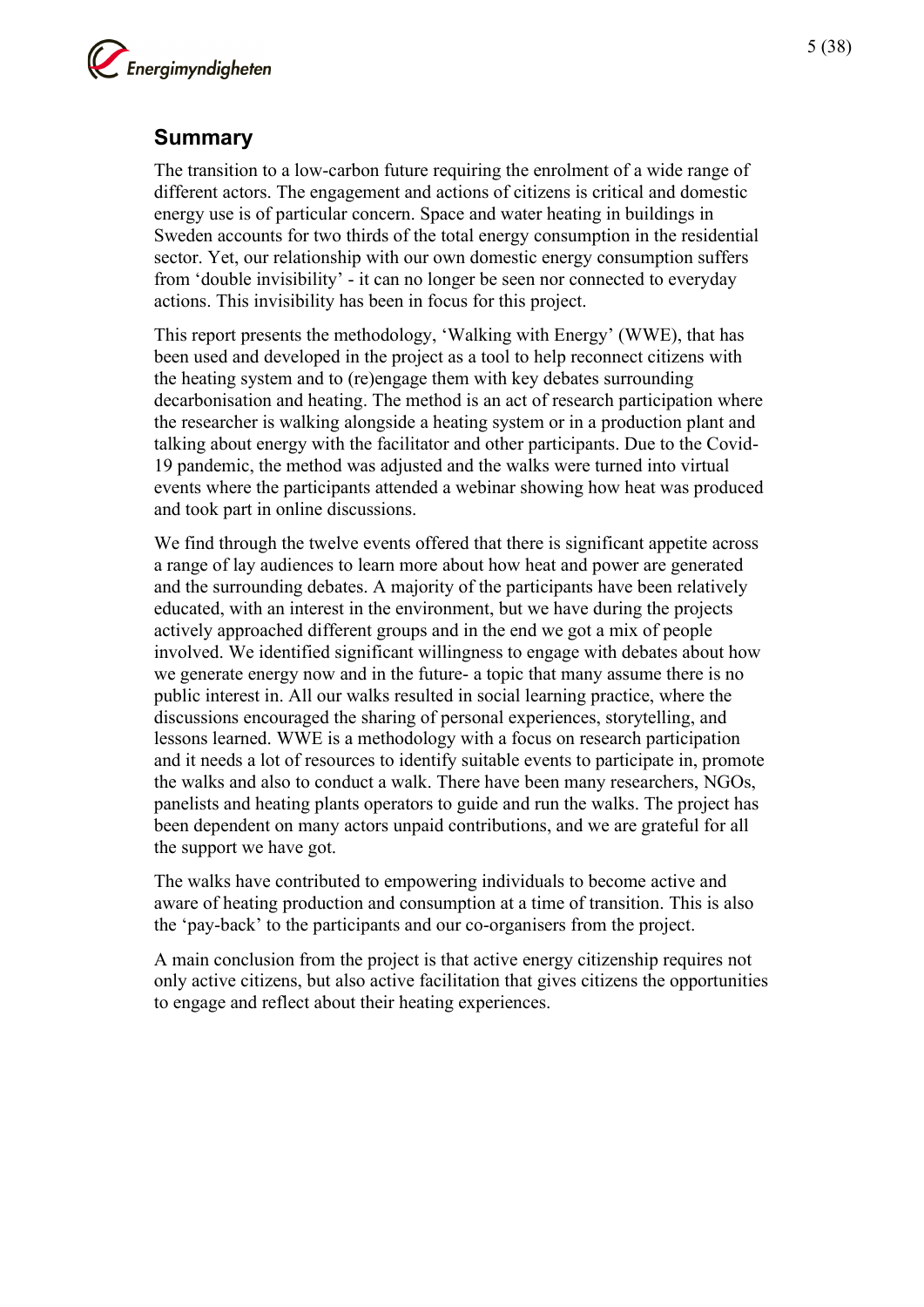

## <span id="page-5-0"></span>**Introduction**

Cities face challenges to rapidly decarbonise requiring the enrolment of a wide range of different actors. The engagement and actions of citizens is critical in this respect, with domestic energy use an increasingly urgent priority. Heat is a particular concern in this context as space and water heating in buildings in Sweden accounts for two thirds of the total energy consumption in the residential sector (IEA, 2019). Yet, our relationship with our own domestic energy consumption has been said to suffer from a so-called 'double invisibility' - in so far as it can no longer be seen nor connected to everyday actions (Burgess and Nye, 2008, Hargreaves et al, 2013). This invisibility distances us from our consumption and the consequences of our actions in this regard. This represents a particular problem in the context of the increasingly urgent pressure on urban citizens to make more conscientious decisions about our resource consumption. Some resources are a very tangible part of our everyday lives, such as water, paper or petrol, for example and whilst it may not always follow that we are better at reducing our consumption in relation to these more visible resources, visibility does help us to connect our instinctive everyday actions to their resource implications. Heat on the other hand is, since the advent of district and central heating, almost entirely invisible with the exception of the interface that we use to control it.

Existing research provides evidence regarding our lost connection with energy. For example, research by Sherriff et al (2019) undertaken in Australia revealed how citizens have lost touch with simple, low energy practices for managing the effects of extreme temperatures. For example, where in the past residents would have opened the windows, slept on the lawn, painted roofs white etc. to cope with the heat; they now relied on air conditioning to keep them cool and struggled when it was unavailable. These studies disclose that we demand heat and cool as we need it with little or no consideration for the resource implications and with little or no awareness of how it is being generated and the associated ethical, environmental and economic implications. It could be argued that energy (and heat in particular) is even more invisible in Sweden because it is affordable, whereas in the UK, there is widespread fuel poverty due to a combination of low incomes, high energy prices and the poor energy performance of buildings.

This report presents the methodology, results and reflections from a project where an emerging method, 'Walking with Energy' (WWE), has been used as a tool to help reconnect citizens with the heating system and to (re)engage them with key debates surrounding decarbonisation and heating (Ambrose, 2020). The method is a novel act of research participation where the researcher is walking alongside a heating system or in a production plant and talking about energy with the facilitator and other participants. Using case studies of energy from waste (burning refuse to generate heat to distribute through district heating networks and electricity) and later nuclear power, the WWE method educates the public about the realities of urban energy generation and the consequences of their consumption by bringing them face to face with energy generation processes, sometimes for the first time in their lives. Due to the Covid-19 pandemic, the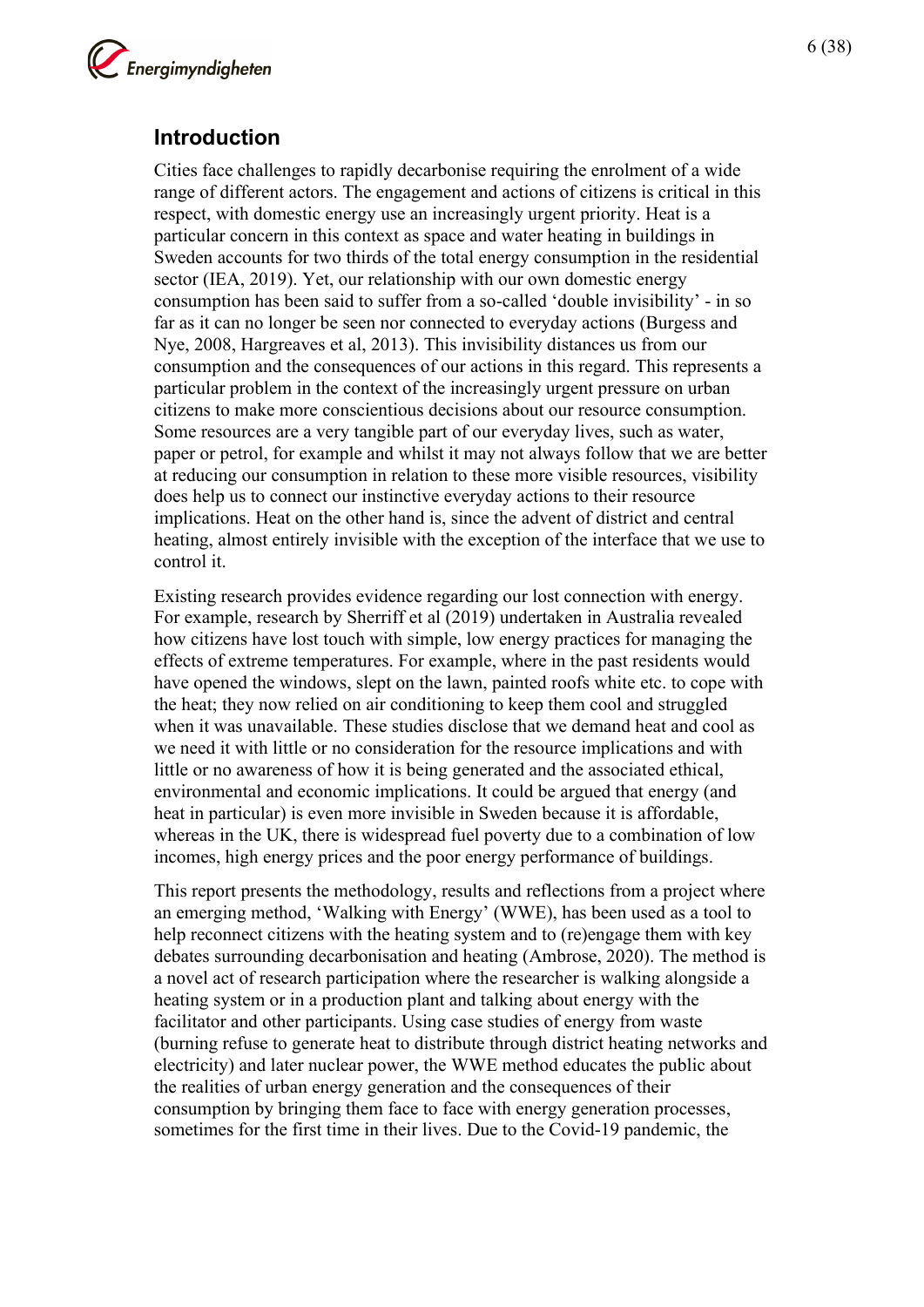

method was adjusted and the walks were turned into virtual events where the participants attended a webinar showing how heat was produced and took part in online discussions.

In this report we will present the results from both energy walks undertaken in person before Covid-19 and the results from the virtual energy walks conducted during the pandemic and compare the potential of WWE in person and virtually. This report also outlines the findings from two sub strands of the project which focused respectively on:

- exploring the extent to which existing decision making and management processes around heat infrastructure and generation allow for citizen participation and engagement.
- better understanding our changing relationship with domestic heat sources and the emergence of energy invisibility through a series of oral history interviews in Sweden and the UK.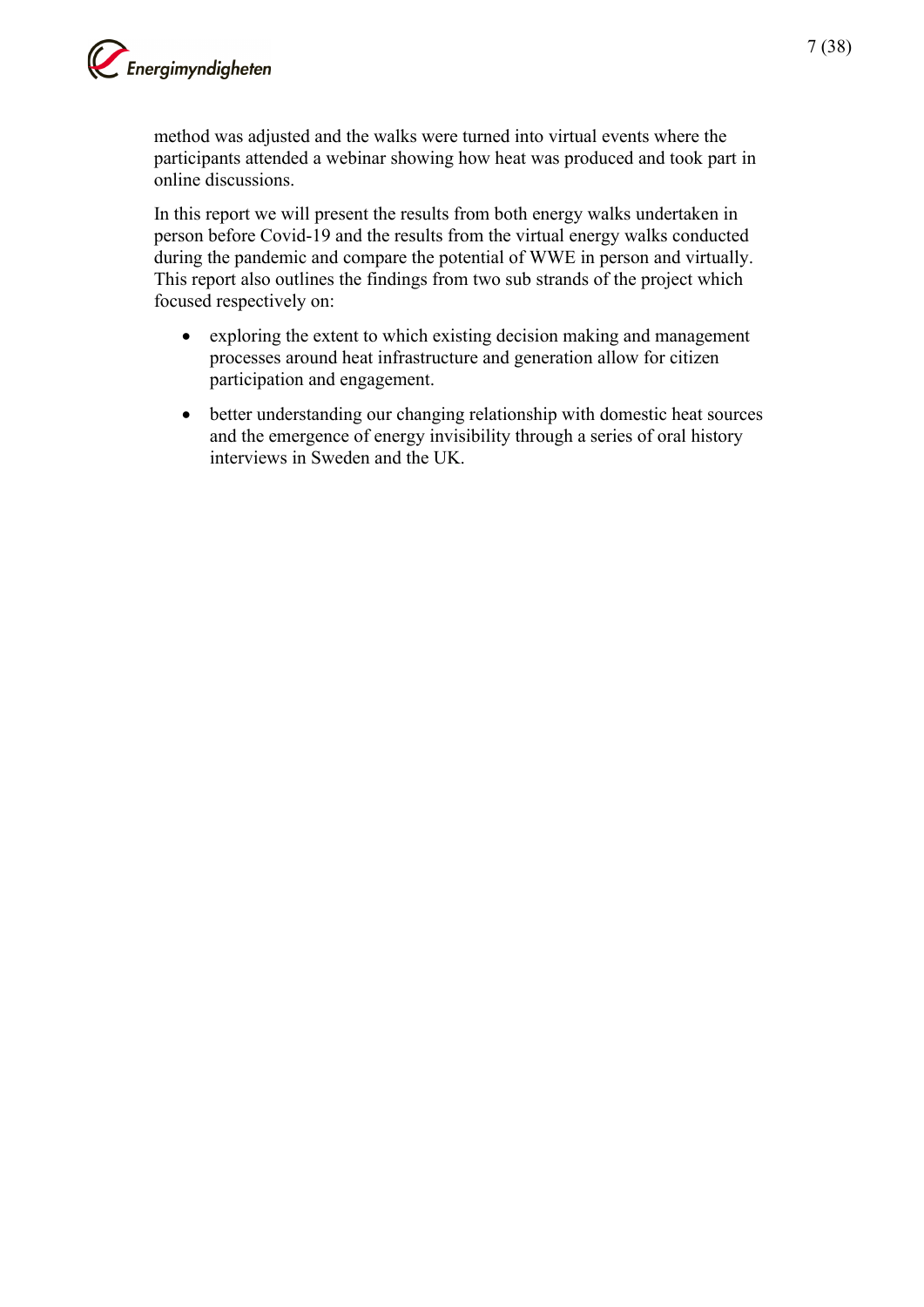

## <span id="page-7-0"></span>**Methodology**

#### *Introduction*

The method underpinning WWE was inspired by the case for deeper and more meaningful citizen involvement in energy related decisions, the concepts of 'social learning' (exchanging ideas in a group setting) (Bull, Petts and Evans, 2008) and the appeal made by Wilhite and Wallenborn (2013) for a greater level of embodiment, experimentation and risk taking in our quest to develop more effective energy policy. The project methodology is influenced by walking interviews, the importance of embedding research in the landscape and the application of these ideas in an energy context by Castan Broto (2019). It also takes account of the value of oral history approaches in helping us to understand individual experiences of energy transitions and how these have impacted on our contemporary relationship with energy.

Taking account of these influences, WWE offers a new research methodology that is social (offers opportunities for social learning), embedded (in the landscape in question), embodied (engages body and mind) and that is sensitive to the past. The resultant approach was tested through a pilot study which sought to better understand how our relationship with energy has evolved to become so distant and assess whether acts of research participation can promote a greater level of interest in and engagement with energy policy amongst 'ordinary' citizens by enabling immersive first-hand encounters with energy generation.

As noted in the introduction, it was necessary to adapt the project significantly to enable it to continue following the onset of the pandemic. This affected our methodology significantly. We have therefore divided this section of the report into two sub sections, one focussing on pre-pandemic in person events and the other on online events.

#### *In person events (pre-Covid)*

We originally proposed to run ten in person events in Sweden and the UK, aiming to engage 100 people in total over the course of the project. From August 2019 to February 2020, the project largely followed its intended path and methodology, which involved organising in person walking tours which took in the hinterland of power stations producing heat (mostly energy from waste facilities) and culminated in a tour of the power station to view and understand the heat source, or a variation of this format. Some events adopted a different format in order to accommodate the needs of different audiences- see the accounts of each event below for further details.

In order to monitor who participated in the project (in terms of demographics and views on environmental issues), a short survey was issued to all participants. The survey also sought to establish how participation impacted on them (i.e. did they learn anything new, did their views change, did it help them to engage with debates about energy from waste and energy policy more broadly, were there any signs of increased environmental citizenship). This was assessed using a post participation survey that contained a series of open questions which participants could answer in free text. Records of discussions between participants and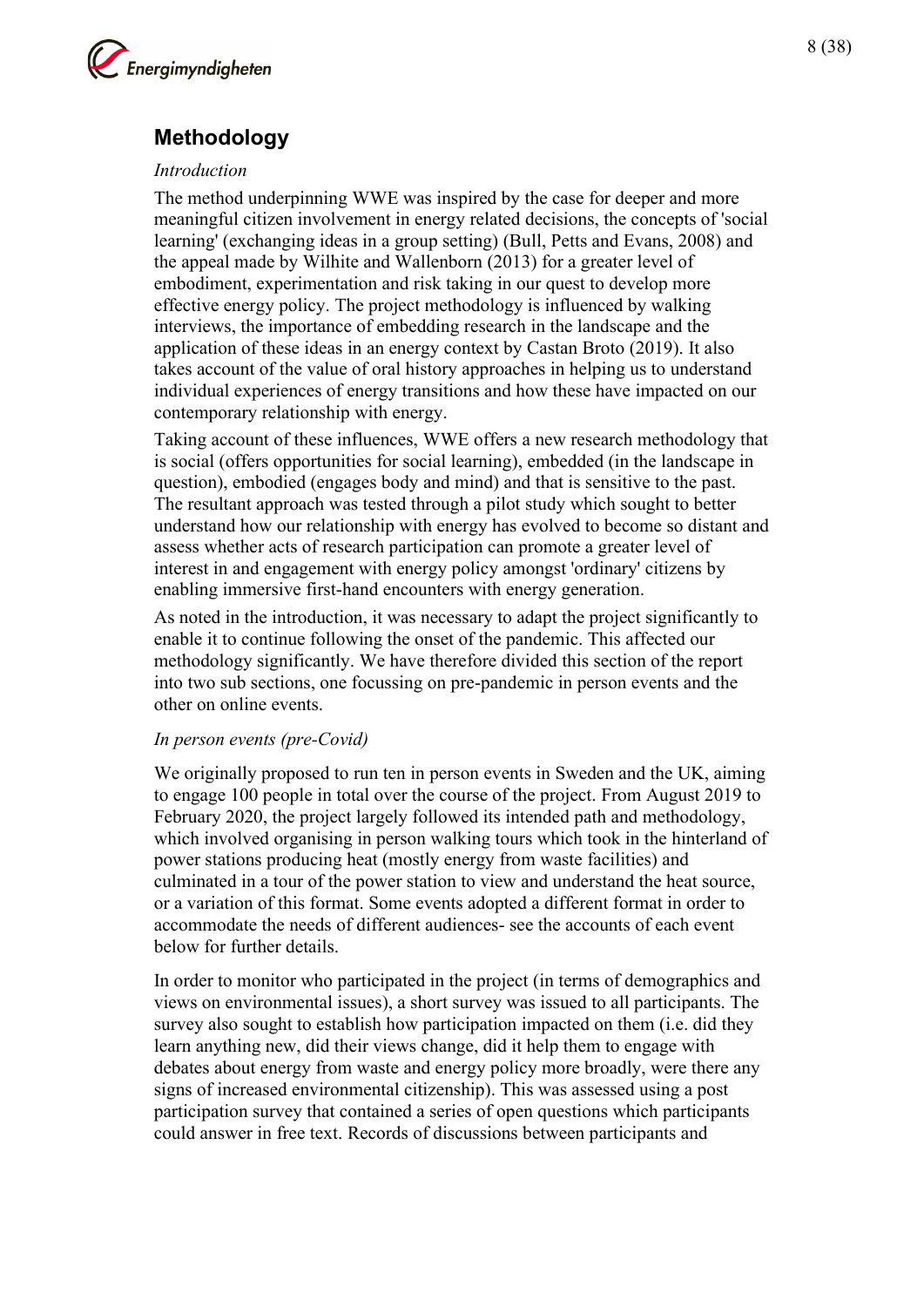researchers will also contribute to evidence around impacts. The pre and post participation survey also linked to an experimental visual survey known as an Implicit Association Test (IAT). An IAT is a cognitive test to quantify implicit attitudes towards environmental issues, levels of environmental citizenship and how project participation impacts on these. In practice, it involves participants being asked to use their keyboard to react (without any consideration at all) to images of clean and dirty energy sources. This helps us to understand participants implicit attitudes towards energy issues and associated environmental issues and by repeating the test after the event, it's possible to see if any change has occurred.

During this relatively short period, we successfully organised seven in person events (five in Sweden and two in the UK), linking into larger public engagement programmes wherever possible (i.e. Future Week, hosted by Lund University and the UK's Festival of Social Science (FoSS)) to maximise publicity and attendance. The seven events can be regarded as broadly successful in terms of the project aims to engage a diversity of ordinary citizens in events to help them better understand where their heat is coming from and raise their awareness of the linked ethical and environmental consequences of different approaches to energy generation. Details of the seven events are provided below:

**Event 1- Pilot:** Sheffield, UK. This was the first event to trial the WWE methodology in practice and was held as part of the UK's Festival of Social Science- a programme designed to engage the public with social science research on a wide variety of topics. The event involved members of the public who signed up to the event (first come, first served) meeting in a cafe which sits on Sheffield's district heating network for a short presentation about the project and the aims of the event. They were also asked to complete the pilot IAT. We then embarked on a walk which followed the route of 1.5km of the city's district heating pipeline, tracing it to it's source at the Veolia energy from waste plant on the edge of the city centre. As we walked, the walk leader (Aimee Ambrose) pointed out prominent buildings supplied by the district heating network and shared interesting related facts. The event attracted a lot of interest. Participation was capped at 15 due to the health and safety policies in place at the power plant but we had to start a waiting list due to the high level of interest.

Energy from waste facilities are relatively rare and poorly understood in the UK which contributed to the novelty and appeal of the event. After touring the facility and having the chance to ask questions, we held a short focus group with participants to gather their impressions of what they had seen and heard. We asked them to complete a follow up survey and IAT over email. The pilot was considered a success in terms of the level of interest and engagement in it and the impact it appeared to have on participants (as detailed in the Findings section). However, we concluded that participants were expected to complete too many different activities during the event and in response, we sought to streamline the format for future events a bit. The audience for this event were largely white, middle class in terms of income and background but varied in age from 24 to 84. The group was educated with professional or skilled backgrounds. Ideally we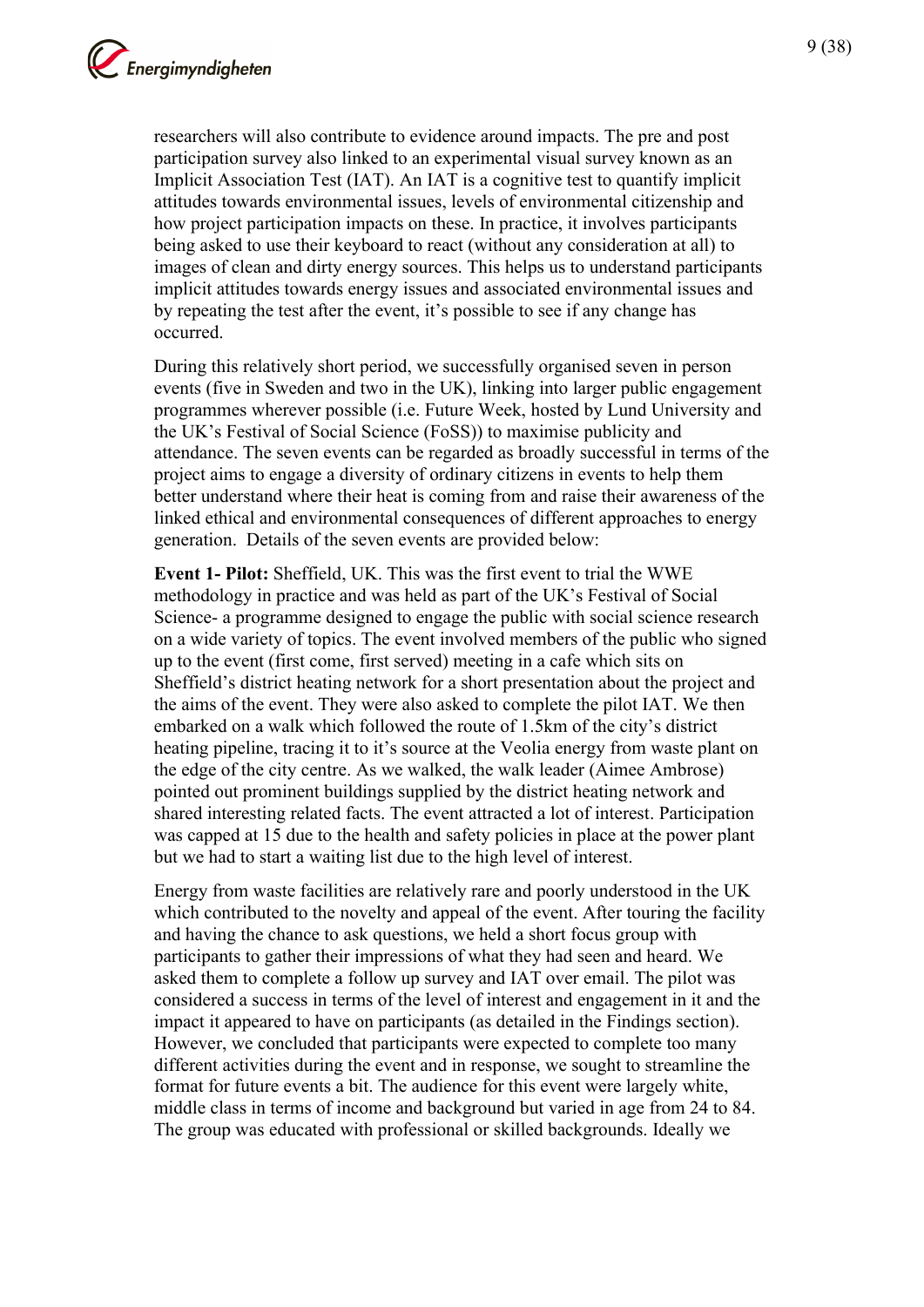would have liked to attract a more diverse audience but this mix reflects the general audience for FoSS, despite widespread advertising through multiple channels (national and local newspapers, radio, social media, posters and leaflets in public places). The event was filmed for an item on a regional news programme (Look North) about our changing relationship with energy. The philosophy behind the event was also featured as an op ed in a regional newspaper (The Yorkshire Times).

**Event 2- Heat exchanger:** Lund University, Sweden. One challenge with walking along a district heating pipeline and through a heat generating plant is that you need to have the strength and mobility to participate. A lighter version of the walk was tried out in Sweden during 'the Future week' organised by Lund University in 2019. During this week we organised a walk where the general public were invited to the IIIEE's building, a beautiful old building from 1909, to have a presentation about Lund's district heating system and the building's heat exchanger. The event started with a presentation of the project and the aims of the day's event. After the presentation, the participants were divided into three groups, each having one discussion leader who was a researcher. A group discussion was initiated where we asked the participants to introduce themselves, their living situation, how they heated their home, how they would like to heat their home in future and how they perceived sustainable heating systems. Around 10 minutes into the talks the first group was guided down to the basement where a researcher showed them the heat exchanger and talked through posters detailing the local heating system with its plants and pipes. After the tour of the basement, the group went back to the classroom for a final group discussion to reflect on what they had seen, if they had learnt something new and if their perceptions had changed in any way. The event was marketed through the Future Week organisation which used channels like newspapers, the university's website and social media. The participants needed to register beforehand via the website and the number of participants was limited to 12. We had 10 participants registered for the event, of those eight turned up. There were 3 women and 5 men.

**Event 3- Language café:** In an attempt to reach a wider audience, we targeted a socio-economically challenged area in the city of Malmö, Sweden, where they actively work with immigrants and their integration into the society. We contacted the municipal area manager who distributed an invitation to citizen representatives in the area. The idea was to meet in a community hall in the area and walk to a very conspicuous gas fired heat production plant within the neighbourhood. The people attending were all part of a language café for immigrants that is located in the same building and included 5 women plus their teacher. The women attending had not fully understood the information about the event and were not willing to walk to the plant. The weather was bad and they did not feel that it was safe enough to do the walk. They were, however, willing to participate in a group interview to discuss the heating system in Sweden and in their country of origin. We lacked a common language, which was a huge barrier. The teacher could not speak the women's language but supported communication in other ways. The mobile phones also became very useful to show what we were talking about, both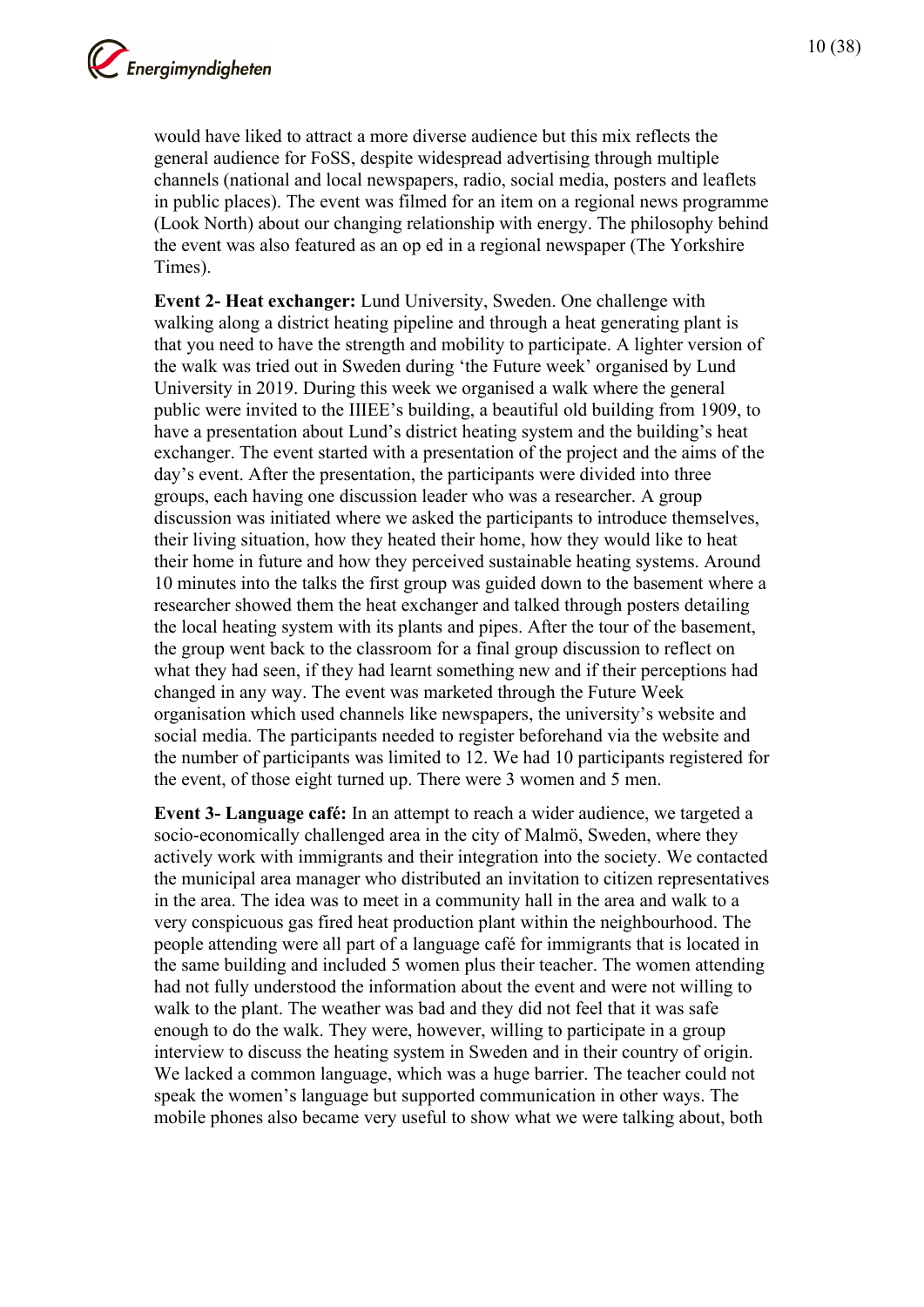

from the researcher's and the women's side. All participants were immigrants aiming to learn Swedish and were aged between 20 and 50 years old.

**Event 4- Mistra Urban Futures:** In autumn 2019, a large international conference (Mistra Urban Futures), which focusses on sustainable transitions, was held in Sheffield. The organisers liked the interactive format of our events and asked us to run a walking tour for the delegates as an optional session. 13 delegates signed up to the event, most of which were officials from municipalities in various African nations who were considering the pros and cons of developing energy from waste facilities in their countries to support the dual aims of waste management and power generation. A smaller number of delegates were from municipalities in Sweden. The event followed the same format as Event 1 but with a different audience and without a focus group at the end to make it shorter. Following the event, Aimee Ambrose was invited to write a blog about it for the Mistra website: [Feeling the heat: tracing Sheffield's district energy network to its](https://www.mistraurbanfutures.org/en/blog/feeling-heat-tracing-sheffields-district-energy-network-its-source)  [source | Mistra Urban Futures.](https://www.mistraurbanfutures.org/en/blog/feeling-heat-tracing-sheffields-district-energy-network-its-source)

**Events 5&6- Oral history workshops with older people at 2 elderly centers in Lund:** To reach elderly people that might have difficulty traveling to our events we decided to visit two elderly centers and try out a walk more based on the participants' own history and life experiences. In January 2020 we contacted two different elderly centers in Lund and the managers of these centers contacted the elderly and arranged meetings. In the first center, we visited their afternoon fika, where we presented the project and then divided the attendees into three groups to have focus groups interviews. Three of the attendees could in the end not participate due to impaired hearing. In the other case, we decided to organise individual meetings where we met one or two elderly at a time to avoid the noise problem that occurred when several people gathered in the same room. Both the group and the individual interviews followed the same interview guide where we asked the participant to tell us about how they were heating their homes from their childhood to today and asked them to reflect upon how it has changed over time. In total 15 elderly participated and 12 could be interviewed. It was 3 men and 9 women and they were between 72 and 95 years old.

**Event 7 – guided bus tour together with Kraftringen in Lund**. In September 2020 we decided to together with Kraftringen in Lund to conduct a walk conducted as a guided bus tour. We invited 30 students at Lund University to participate in a guided tour to four of Kraftringens facilities in Lund. One of the researchers (Åke Thidell) introduced the students to Lund's energy system and participated also during the bus tour. Due to the covid restrictions, only one researcher participated during the event. During the tour four plants Södra Verket, Ångkraftverket, Gunnesboverket and Örtoftaverket were visited. Due to Covid - 19, it was not possible to enter the plants, but staff from Kraftringen was guiding and presented the facilities and how the heat was produced and distributed. The participants could ask questions during the whole tour. The participants did the IAT test before and after the tour.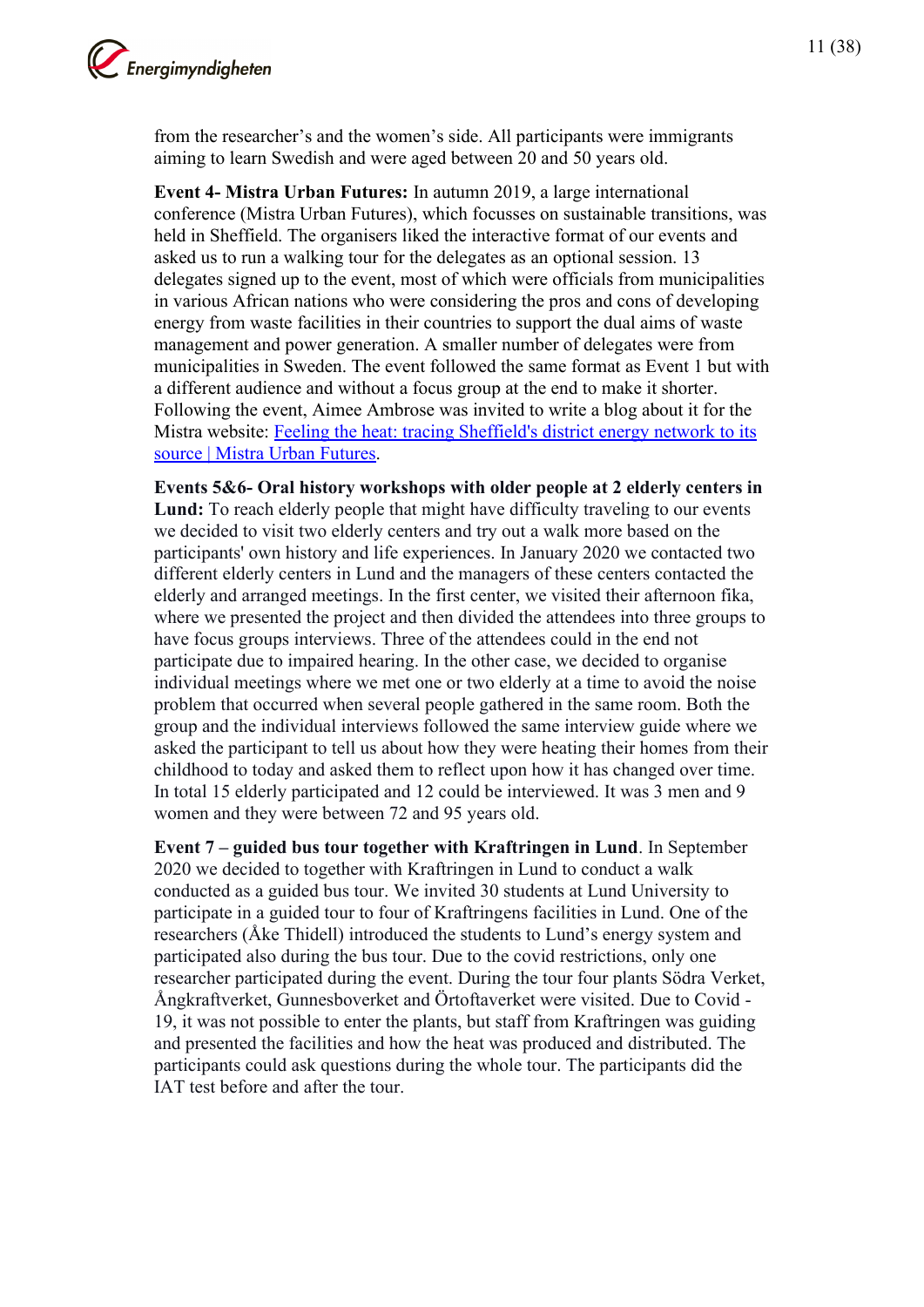

In the pre-Covid phase of the project we made rapid progress, successfully engaging 84 people over seven events, taking us almost all the way to our target of engaging 100 people over 10 events.

#### *Virtual events (post-Covid)*

Following the introduction of restrictions internationally from March 2019, we were forced to abandon a number of in person walks under development. After some consideration, we decided that we would attempt to keep the project running during the pandemic through virtual events. As the world was rapidly adjusting to remote working and energy was on people's minds as energy bills rapidly increased (due to more time spent at the home), the time seemed right to attempt this. We did not know how successful a virtual programme would be but it turned out to be a positive move and enabled us to engage more people with the project than it would ever have been possible to reach through in person events and to expand engagement with the project internationally. However, we are aware that in switching to an online format, we will have favoured those who are digitally included and who are confident enough to participate in a webinar. On the other hand, we have opened the events up to those who would struggle to attend in person events because of their location, caring commitments, time pressures or mobility problems. We have so far run four virtual events and have another scheduled for November 2021, as part of the UK FoSS 2021.

The methodology for the project had to be adapted significantly for a virtual format. We used film to try and emulate the first hand encounter with energy generation offered by the walking tours as closely as we could. We commissioned specialist energy communications charity Act4, based in Paris, to work with us to make a film of an energy generation plant in Sweden, taking in the hinterland of the facility and the process of generating energy from waste, just like the in person events had. A facility operated by SYSAV in Malmo was used as the basis for the film and in light of the restrictions, existing footage supplied by SYSAV was used to create the film, with fresh narration and infographics to ensure alignment to the WWE concept. Some original footage was generated by filming a family living in Copenhagen generating waste and using energy in their homethis was done to emphasise the link between the distant power plant and our everyday lives. The film can be viewed here:

[https://www.youtube.com/watch?v=I8\\_i1gU3gRg.](https://www.youtube.com/watch?v=I8_i1gU3gRg) In September 2021 the film has been viewed over 18 000 times, which indicate a big interest in having more information about how energy from waste is generated.

**Virtual event 1:** UK Festival of Social Science, November 2020. The SYSAV film was premiered at the 2020 FoSS. The event was held on Zoom and numbers capped at 50 to help ensure the technology did not fail. In the event, 54 people participated. The event began with a presentation about the aims of the WWE project and an explanation of the methods followed by the showing of the film. After this, a panel of experts with different positions on energy from waste were asked to debate the pros and cons of the approach and its place in our energy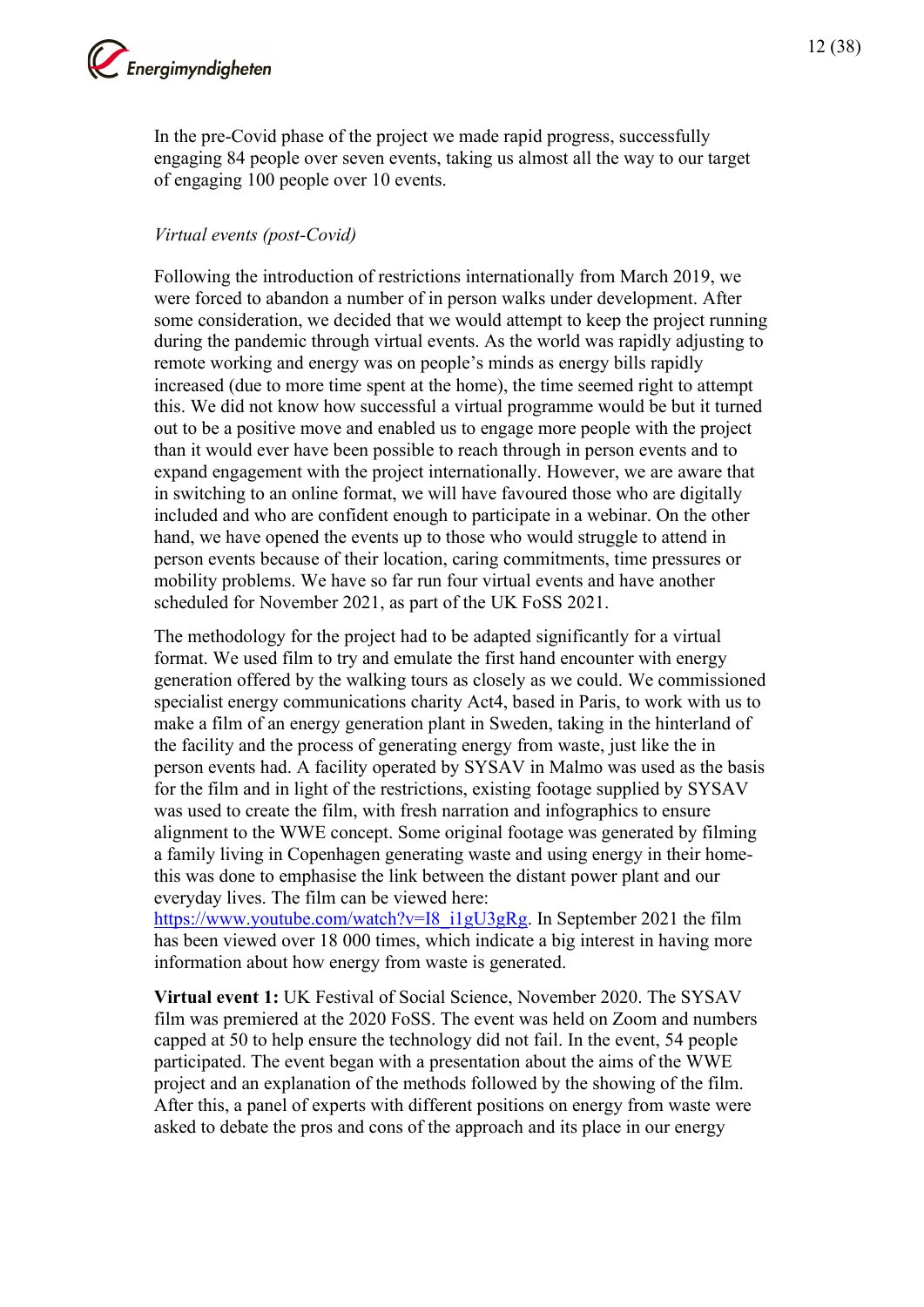

future. The audience could ask questions at each stage and there was a good level of activity in the chat. The panel comprised of an environmental activist and University lecturer (John Grant); a social scientist and circular economy expert (Graeme Sherriff) and a chemical engineer (Anh Phan), therefore providing a socio-technical perspective on this approach to heat and power generation. Participants were asked to complete the IAT before and after the event via an email link.

**Virtual event 2:** Young Energy Professionals Network, March 2021. We were invited to run a small WWE event for the YEP network which comprises of early career professionals working in UK and international energy companies. The event followed the same format as the previous virtual event, featuring the same experts and was attended by 10 people.

**Virtual event 3:** Nottingham, UK. April, 2020. This online event was hosted by Nottingham City Council's Carbon Reduction, Energy and Sustainability department and Nottingham Trent University (NTU), a partner in the project. The event followed a similar format to the previous virtual events but with an additional presentation from Wayne Bexton, Director of Carbon Reduction at Nottingham City Council who spoke about how energy from waste and the associated district heating network in the city formed part of the city's net zero carbon strategy. For this event, the panel comprised of a different set of experts including: a sociologist (Jenni Cauvain), the manager of an energy from waste plant (Anthony Greener), Wayne Bexton and Jenny Palm.

17 people attended the event and it attracted a mix of those with a professional interest in the topic, some students from SHU and NTU and in general attracted an older audience than the previous online event. Representatives of local community organisations were also in the audience.

**Virtual event 4:** The Sustainability week organised by Lund municipality and Lund University in May 2021. The SYSAV film was shown, but instead of turning the sound on and hear the presentation in English, one of the researchers did the presentation but in Swedish. The event was held on Zoom. In the event, 16 people participated. The event began with a presentation about the aims of the WWE project and an explanation of the methods followed by the showing of the film. After this, the audience could ask questions and discuss the film, their positions on energy from waste and debate the pros and cons of the approach and its place in our energy future. Mentimeter was used to ask questions to the audience and the responses were viewed and discussed. Also in this event it was a good level of activity in the chat. Participants were asked to complete the IAT before and after the event via an email link. 16 people attended.

**Virtual event 5:** the UK Festival of Social Science (planned for November 2021). At this event, to be featured in the programme for FoSS 2021 (the timetable for which is aligned to COP26), we will premiere a second short film to emerge from the project. The film was shot at Ringhals nuclear power station in Sweden and will explain how nuclear energy is produced, summarising the key environmental and ethical debates around nuclear power. This will form the basis for a panel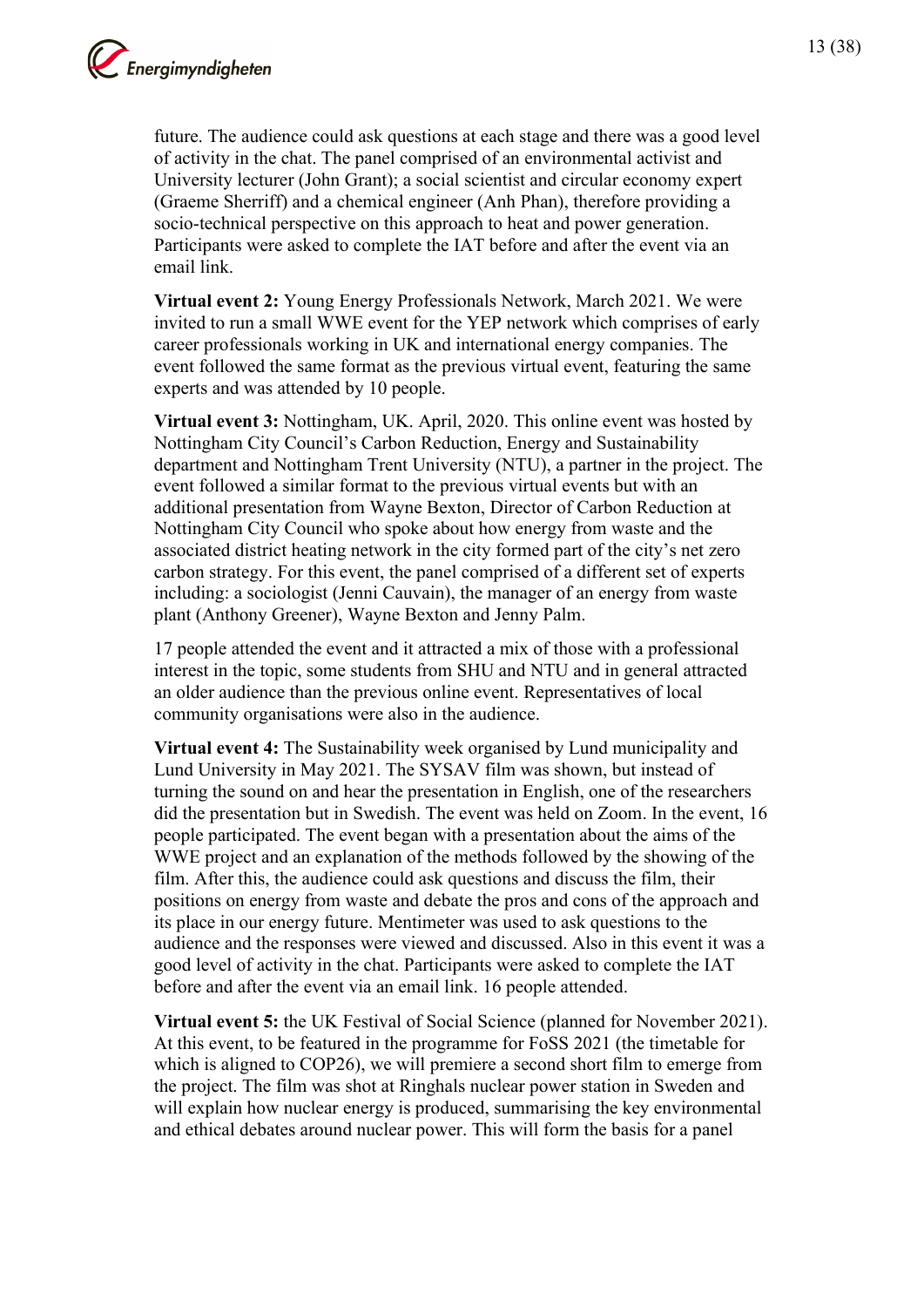

debate and questions from the audience about the extent to which nuclear energy should be part of our future energy mix in the UK and Sweden.

During the period of the pandemic we have so far directly engaged 97 people across four virtual events.

In total, over the course of the project we have organised eleven events attracting a total of 181 people with a final event planned for November 2021. A further 18,100 people have viewed our film about energy from waste via You Tube. We have therefore exceeded our target of reaching 100 people across ten events, through the project.

#### **Who participated?**

Only 50% of those who participated in the events completed the short attribute survey we asked them to, so our understanding of precisely who engaged is more limited than we had hoped and is better for some events than others. The following groups were represented amongst those who participated across the twelve events:

- Older people who have lived through previous energy transitions
- Younger people
- Those in skilled and professional jobs
- Retired people
- Immigrants living in Sweden
- Academics and University students interested in environmental issues and methodological innovation
- Policy makers, policy researchers and practitioners working in roles related to energy and climate change
- Members of local communities and community groups involved in local environmental initiatives.
- People participating as independent citizens, purely out of interest.
- Campaigners and activists interested in environmental issues.
- Journalists interested in environmental issues.
- Representatives of organisations in the energy sector such as UK energy providers and the World Nuclear Association.

As this list indicated, the events tended to appeal to those with a professional interest in environmental issues or those who were invested in environmental causes, such as activists as well as those involved in community initiatives. However, through the FoSS and Future Week events, we attracted a greater proportion of participants who were simply curious about energy generation or energy from waste specifically. Opportunities arose during the project to engage with older people around their memories of previous energy transitions and with immigrants living in the shadow of power station in Malmo. Events which focussed on specific audiences were generally less well attended than those linked to popular science programmes that were widely publicised.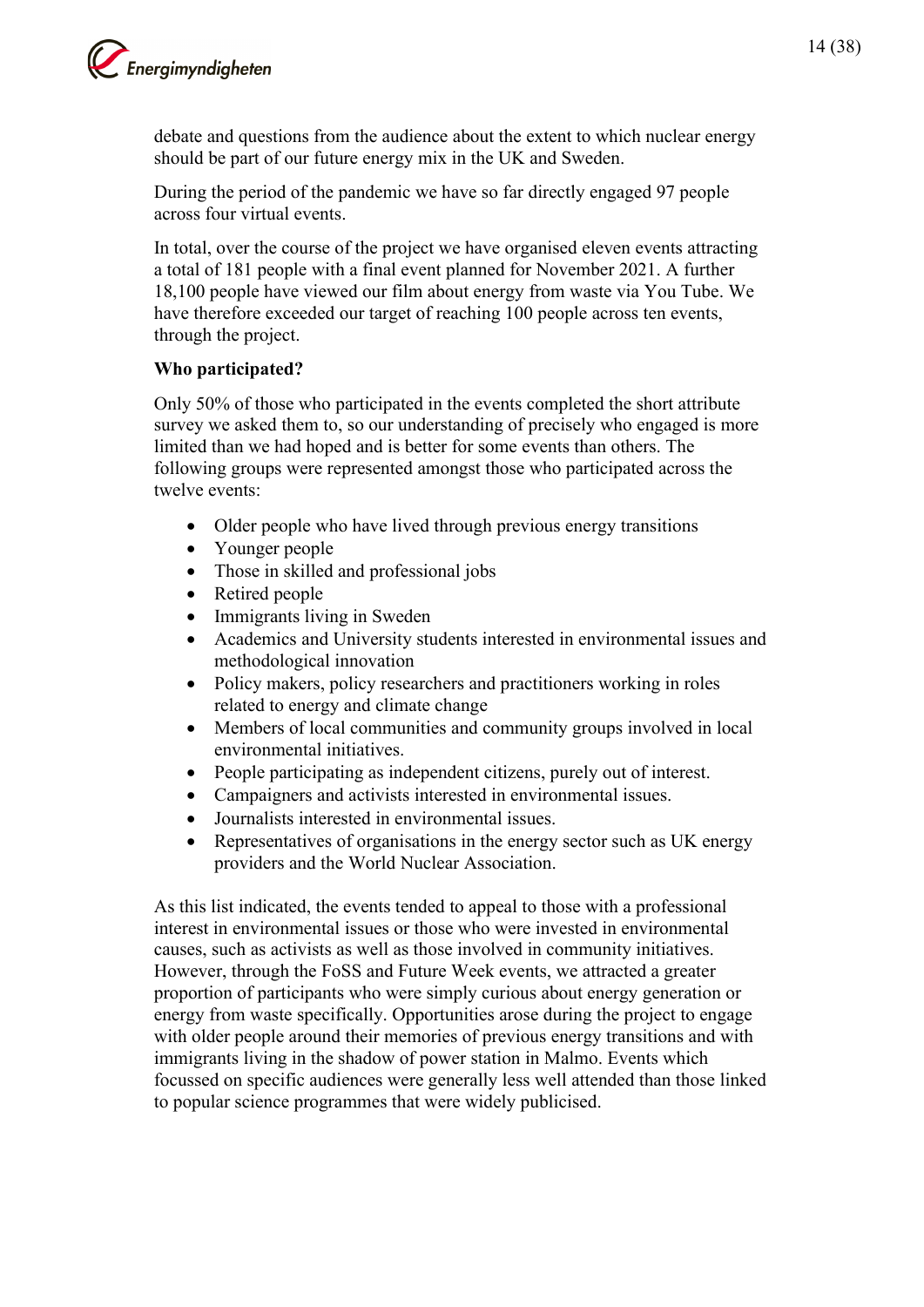According to the available IAT data, across all events (in person and online), 56% of participants were female and 44% male. The events attracted participants aged between 22 and 83 with a median age for attendees of 30. Most participants were from either the UK or Sweden, which is not unexpected given the location of the events, but countries including Denmark, Germany, France, Colombia, the United States and a number of African countries were also represented, mostly through the online events. Nearly half of respondents to the surveys lived in rental accommodation (47%) although a substantial number were owner occupiers  $(35\%)$ .

We also asked questions which sought to try and establish participants views in relation to environment and waste. With regard to their views on the extent to which they felt their government was acting to protect the environment,  $73\%$ disagreed or strongly disagreed that their government was doing all it could to protect the environment. Reflecting this, 77% stated that they are extremely concerned for the environment and the remainder were concerned to some extent. 68% of participants felt that recycling is very important with the remainder feeling that it was important to some degree. The responses to these questions suggest that those attracted to WWE events, or at least those who completed the survey, tended to be concerned by environmental issues, which is consistent with our findings from the pilot event. Given the niche focus of the events, we expected them to appeal primarily appeal to those who are environmentally aware.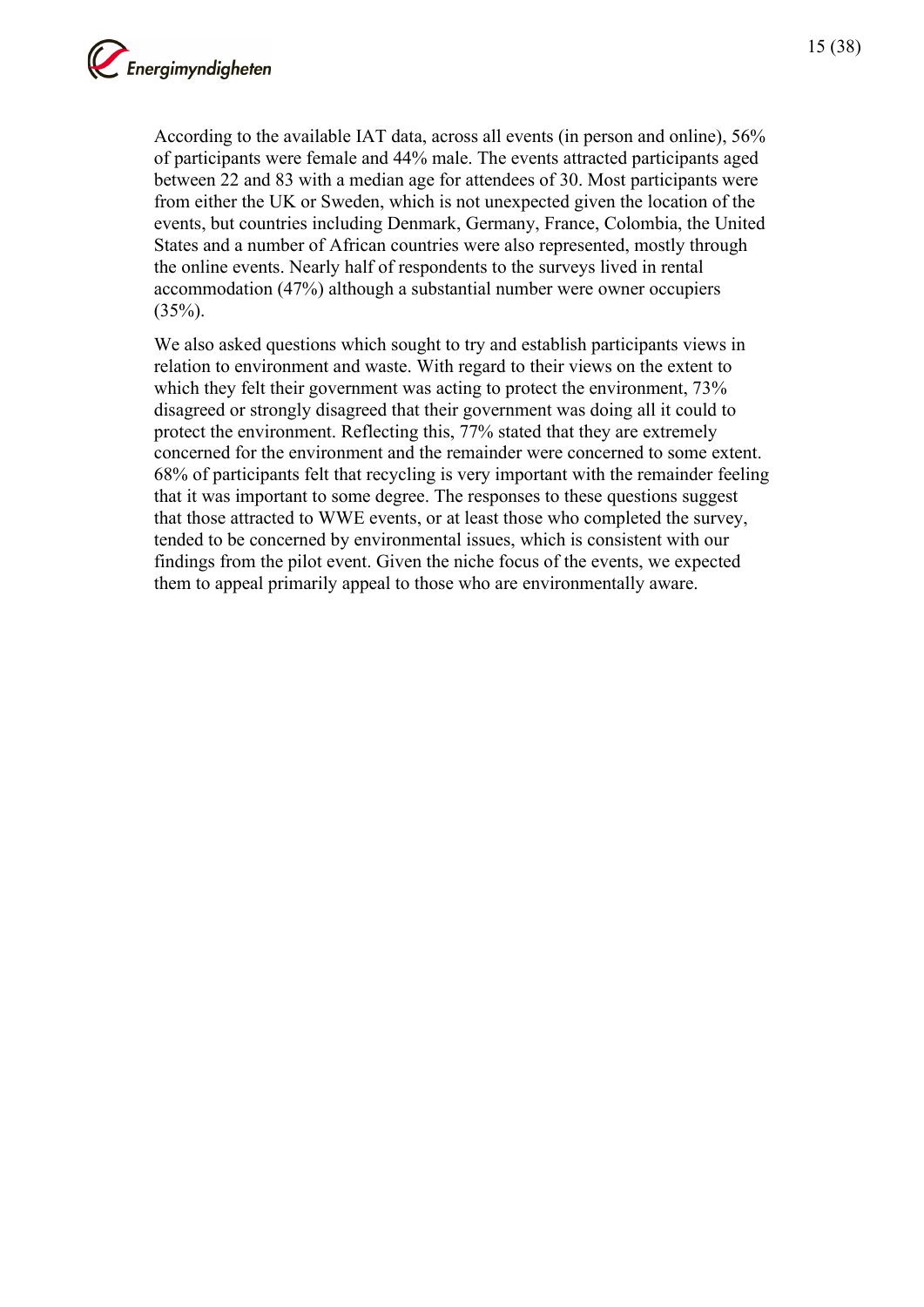

<span id="page-15-0"></span>The results of the project will be set out in detail over the course of the published and emerging outputs as well as future publications yet to be initiated but below we offer a summary of the most significant findings to emerge from our analysis to date. This summary is arranged under three headings:

- Those relating to the core proposition of the project around the potential of research participation, particularly that involving first hand encounters with the subject matter, to promote interest in and engagement with energy policy and heat production in particular, amongst ordinary citizens.
- Findings regarding the extent to which existing decision making and management processes around heat infrastructure and generation allow for citizen participation and engagement.
- Findings from the oral history component of the project relating to our changing relationship with domestic heating.

#### **(Re)engaging citizens with heat production using in-person and virtual methods**

The overall aim of the project was to boost citizen engagement with how the energy we so often take for granted in our everyday lives is generated and in doing so, promote awareness of and engagement with debates about our energy future at this pivotal time of transition towards a low carbon energy system. In other words, we were seeking to boost energy literacy amongst participants with a view to building their capacity to help shape our energy future and thus perhaps forging a stronger sense of energy citizenship. Energy is an area of policy making where public awareness of and engagement with the key challenges and debates is low and mechanisms to enable engagement beyond so-called 'expert' communities are very limited. Energy policy significantly affects all of us in terms of our health, wellbeing, prosperity and the quality of the local and global environment, yet crucial decisions about our energy future are made behind closed doors.

We felt that, as researchers, we were in a position to do more to enable citizen engagement with energy issues at this pivotal time, providing innovative ways of shifting participation in energy transitions beyond the reactive 'Decide, Announce, Defend' model that characterises energy policy (Komendatova and Battaglini 2016, Cohen and Durrant 2019) towards a more deliberative and proactive form of engagement. Through the project, the research team stepped beyond their comfort zone and into emerging roles as process facilitators, knowledge brokers and change agents (Horlings et al. 2020), as researchers are increasingly expected to do. We were spurred on by the calls made by Wilhite and Wallenborn (2013) for the research community to take the 'epistemological risks' required to reinvigorate energy policy.

We decided to focus specifically on heat as the most relatable form of energy use in our daily lives (at least for those living at higher latitudes) and as a form of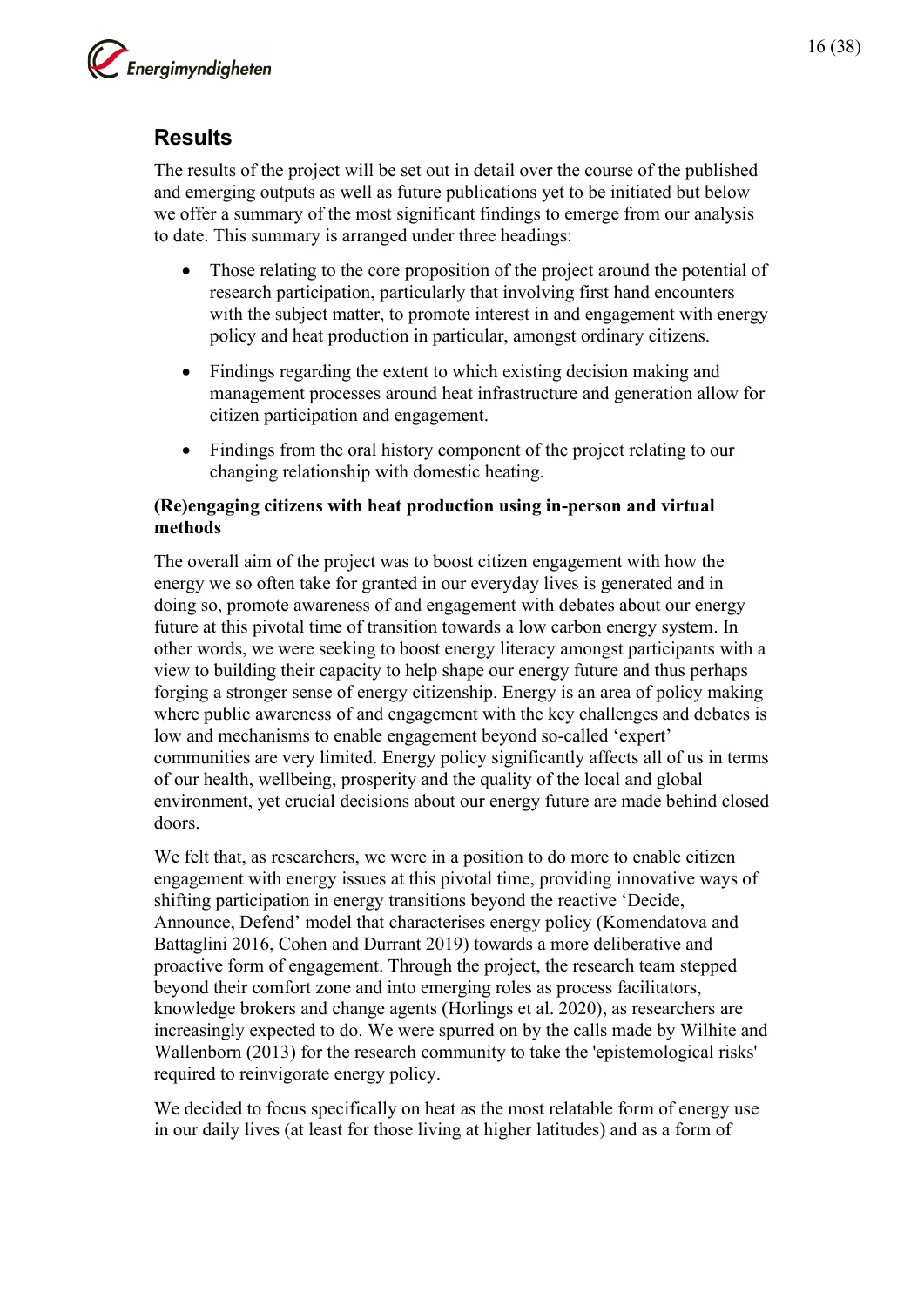17 (38)

energy use which accounts for a majority of household energy consumption in both the UK and in Sweden (Palm et al 2020b), therefore forming a key target for carbon reduction efforts. More specifically, we decided to make a case study of energy from waste, as a fairly controversial and poorly understood form of heat and power generation that would a) provide a talking point amongst participants and b) is an example of energy generation accessible to both the research teams based in Sheffield, UK and in Sweden. Both Sheffield and Lund have energy from waste plants in the immediate vicinity and in nearby cities which also supply heat via district heating networks to domestic, commercial and institutional customers locally. The focus on energy from waste also helped highlight the interrelationships between different forms of consumption (i.e. waste and energy demand).

In terms of developing the methodology for the project, a review of the literature around citizen engagement pointed to the need for effective engagement efforts to incorporate social learning as a critical component in building capacity to enable collaborative work on complex environmental issues (Kilvington 2007). There were also compelling arguments for promoting embodiment of the topic through first-hand, sensory encounters enabled by situating research activities within the (energy) landscape (Castan Broto, 2019), something which we felt was best achieved through walking methods, where data is gathered through discussions between researcher and participant whilst walking in a setting related to the research. These influences culminated in the development of the WWE method which was intended to be creative, immersive and appealing to a wide range of participants due to its novelty and interactive nature.

#### *The pilot event*

A pilot of the method undertaken in November 2019 (see Event 1 above for details), revealed great potential. On the basis of the data generated through that event, it can be said with some certainty that participation in the event moved all participants from a position of relative apathy and being poorly informed to a position where they were keenly seeking information in order to make a (in the majority of cases) well-reasoned assessment of whether energy from waste was a 'good' or 'bad' thing. Moreover, by the end of the event, most had taken the view that energy from waste was, on the whole, a positive approach to combining lower carbon energy generation with the responsible management of waste whilst retaining sensible reservations about this acting as a perverse incentive to waste reduction.

#### *"We're consuming more and more, and I don't know how you tackle that, but at*  least this way you can stop the waste building up and deal with it usefully and *keep it out of harm's way." (M, 45)*

There was therefore a clear sense that the event was successful in engaging participants with ethical and environmental considerations around this particular (and often contentious) form of energy generation and that the dual focus on waste management and heat and power generation that energy from waste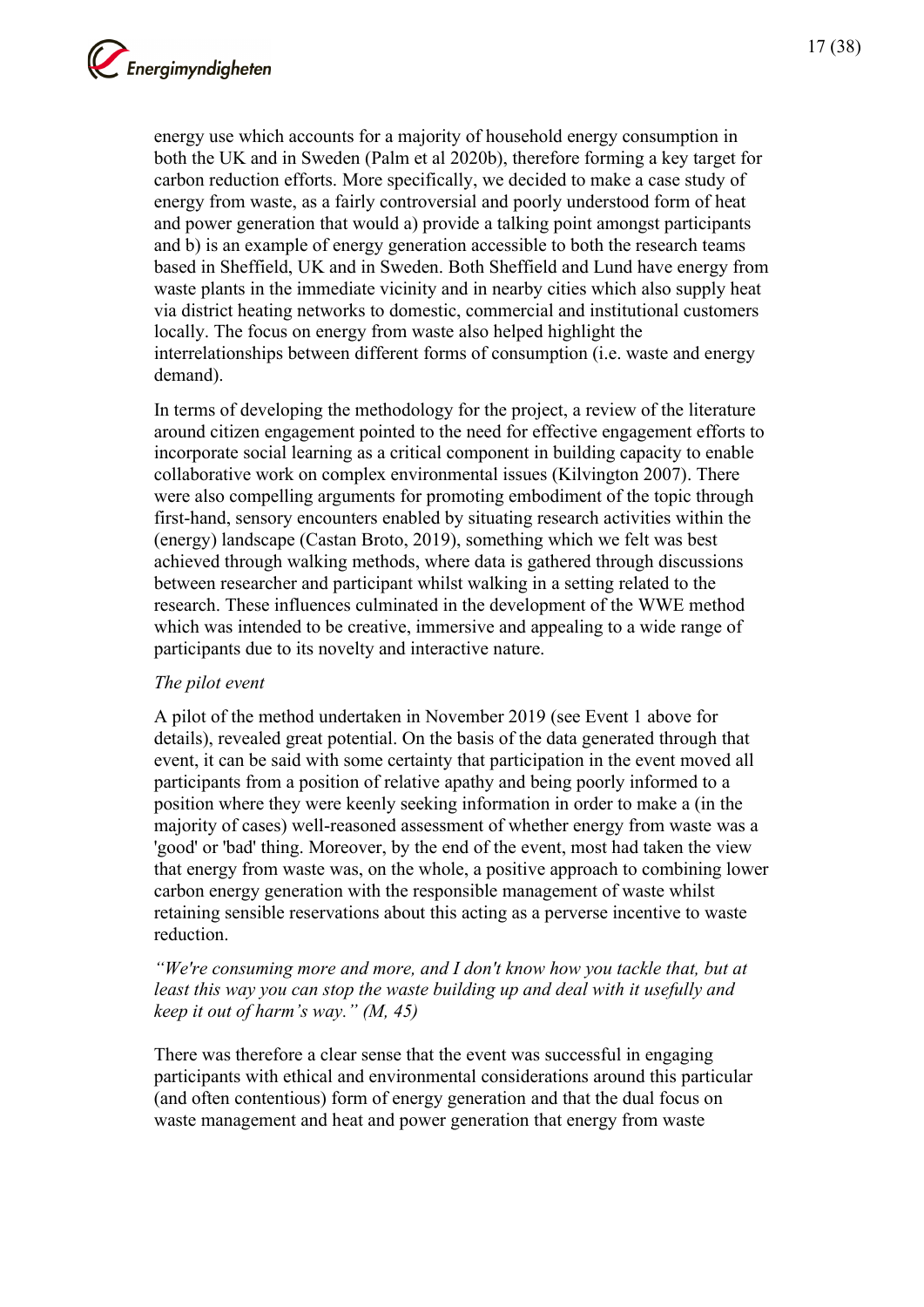

necessitates, had encouraged reflection on the interconnectedness of different forms of consumption.

*"I think it's good that there is an event like this. It's important to get more people involved and just get them thinking about it and becoming aware of it, just prompting them to consider a bit more, just awareness I think is an important first step." (M, 51)*

*"You realise when you come here that it's all linked up. What we buy, what we waste, how we heat and how much we heat etc. So the more energy we demand, the more waste they need to collect. There's lots of focus on reducing waste but this is always looked at in isolation of its impact on energy. You can save energy by consuming less but systems like this rely on us consuming more or the same maybe. None of this had occurred to me before this evening."(F, 83)* 

Participants took on board new information, asked challenging questions and used this new knowledge to reach a position - hopefully sparking a curiosity and a confidence that will remain with them. Although we have no way of knowing how long these impacts will last, the findings of Bull et al (2008) provide indications that it is possible for meaningful public engagement to generate lasting increases in environmental citizenship. Of course, the exercise that Bull et al refer to was a more in depth process that went on for many months and was in response to a specific and controversial proposal. It is therefore important to acknowledge the more limited 'quality of learning' and scope for impact associated with a one off event lasting a few hours. However, the contentions of Wilhite and Wallenborn, Lave (1991) and others that practical, social and embodied experiences offer greater scope for learning and challenging preconceptions than traditional forms of learning, should also be borne in mind in this context- suggesting that the quality and depth of the encounter may be more significant than its length.

In the time available there appeared to be sufficient scope for participants to acquire and consider a reasonable depth of information regarding energy from waste. However, the event was arguably less effective (as would be expected) in terms of prompting participants to reflect critically on how EfW compares to other approaches to generating heat and energy and the overall energy mix we subscribe to. This suggests that if we are aiming to build skills and knowledge amongst the general public to engage with strategic debates about our energy futures then short, one- off events will not be sufficient. However, this is arguably an unrealistic goal when we consider that the mechanisms to engage at that strategic level do not readily exist unless you are engaged with a pressure group or adept at gaining the support of politicians. Therefore, the reality of how most people engage with energy issues and decisions will be at the local level and probably in response to specific proposals or developments. In this context, WWE may offer a creative and effective means of engaging the public in debates surrounding particular local proposals, equipping them with the knowledge to contribute to them, thus increasing their credibility amongst the expert community taking the lead in relation to energy policy decision making. The results also suggested that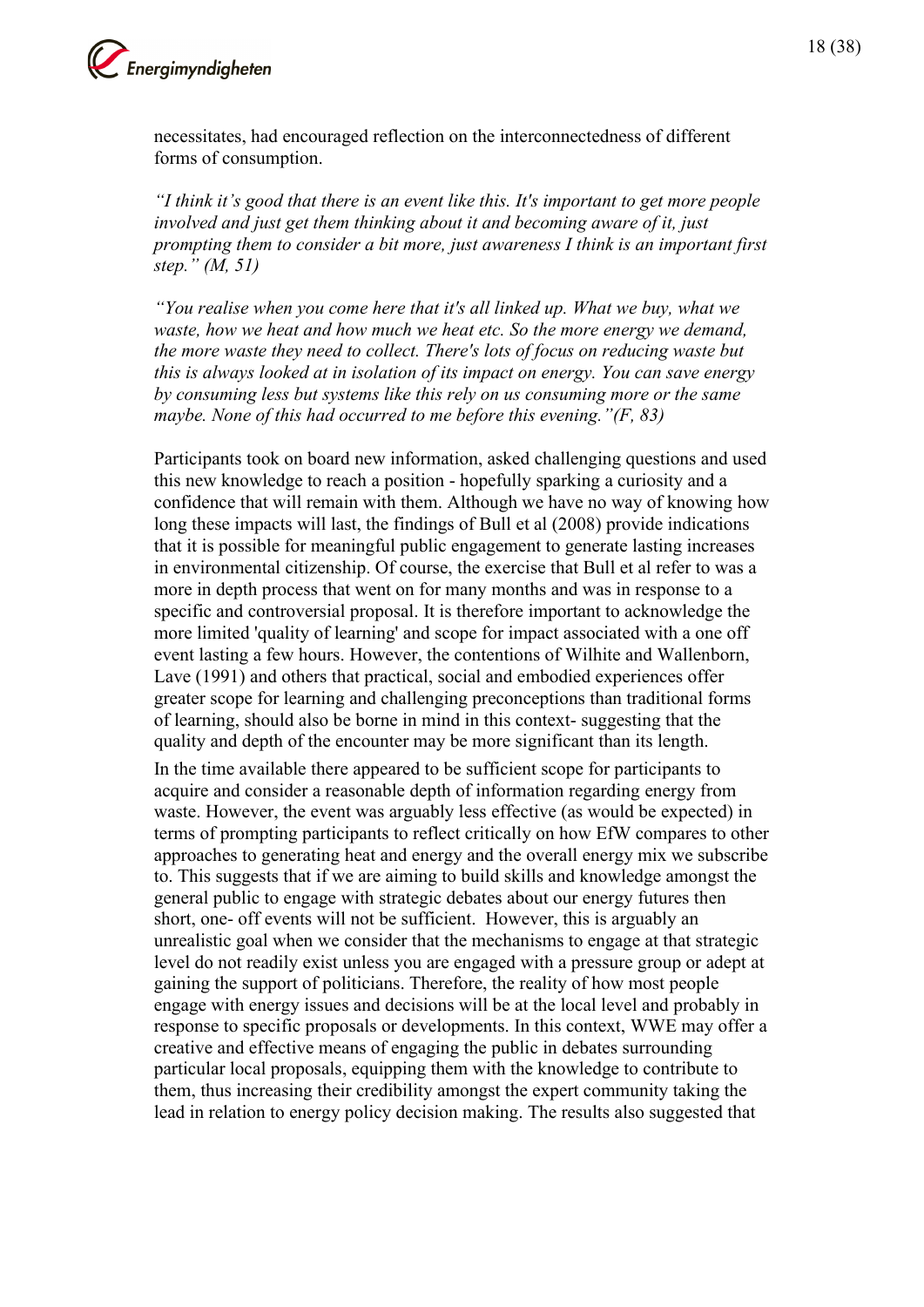

the views of citizens and experts will not always be at loggerheads, which may be the fear within the expert community.

Given that the event had several components (the walk, the tour, the debrief), it is also worth reflecting on the functions fulfilled by each element of the event and whether any of the parts were more instrumental than others in reaching the identified outcomes. It was certainly clear that the tour of the incinerator was the most powerful aspect of the event for most participants and the multi-sensory nature (unfamiliar sights, sounds and smells) of the experience inside the incinerator appeared to captivate participants with many expressing surprise at various points and demonstrating a keen interest by asking lots of questions. It was during this part of the event where the bulk of the information was received and views on the benefits and disbenefits of energy from waste crystallised. However, the different components of the event fulfilled different functions. The walk along the pipeline appeared effective in preparing the ground for the firsthand encounter with energy production that lay ahead. In particular, the walk provided the opportunity for participants to engage in a social encounter with other participants where stories of heating histories were exchanged. This made for a rich exploration of participants energy histories where the researcher could step back and absorb the relevant data emerging from the group discussion. It also familiarised the group with the hinterland of the power plant, raising awareness of the role that the facility plays in heating many of the city's most frequently used buildings as well as raising awareness of the unseen infrastructure beneath our feet and all around us. The debrief was critical in terms of understanding the impact of the event and for giving participants the space to digest and reflect upon what they had been told and had seen. Therefore, all components of the event are considered to have contributed to the outcomes identified.

The event proved popular with more than 30 people on a waiting list to join the event (with a capacity of 15), suggesting that there is public interest in both the topic and the format and a clear appetite for understanding more about where our energy comes from. It could, of course, be argued that this interest emanated from the 'usual suspects'- a group of educated and interested citizens but an initiative like this will nearly always start with a group like this and this is not necessarily a disadvantage given that they are well positioned to act on the new knowledge they've acquired. Once the concept is proven, more work can be done to widen the reach of such initiatives including varying their forms and working outside of initiatives like FoSS that have a clear middle class leaning. In this vein, a key priority for the project has been to consider how more disadvanted groups might respond to these types of events.

#### *Delivering WWE events on a bigger scale across different countries and contextswhat did we learn?*

Following the promising indications from the pilot event, we were keen to test and develop the approach further and to bring WWE events to a broader set of audiences within Sweden and the UK. To test the potential of the method to boost interest and engagement with ethical and environmental debates linked to heat production and the future of heat, we endeavored to experiment with different event locations, formats and target groups whilst trying wherever possible to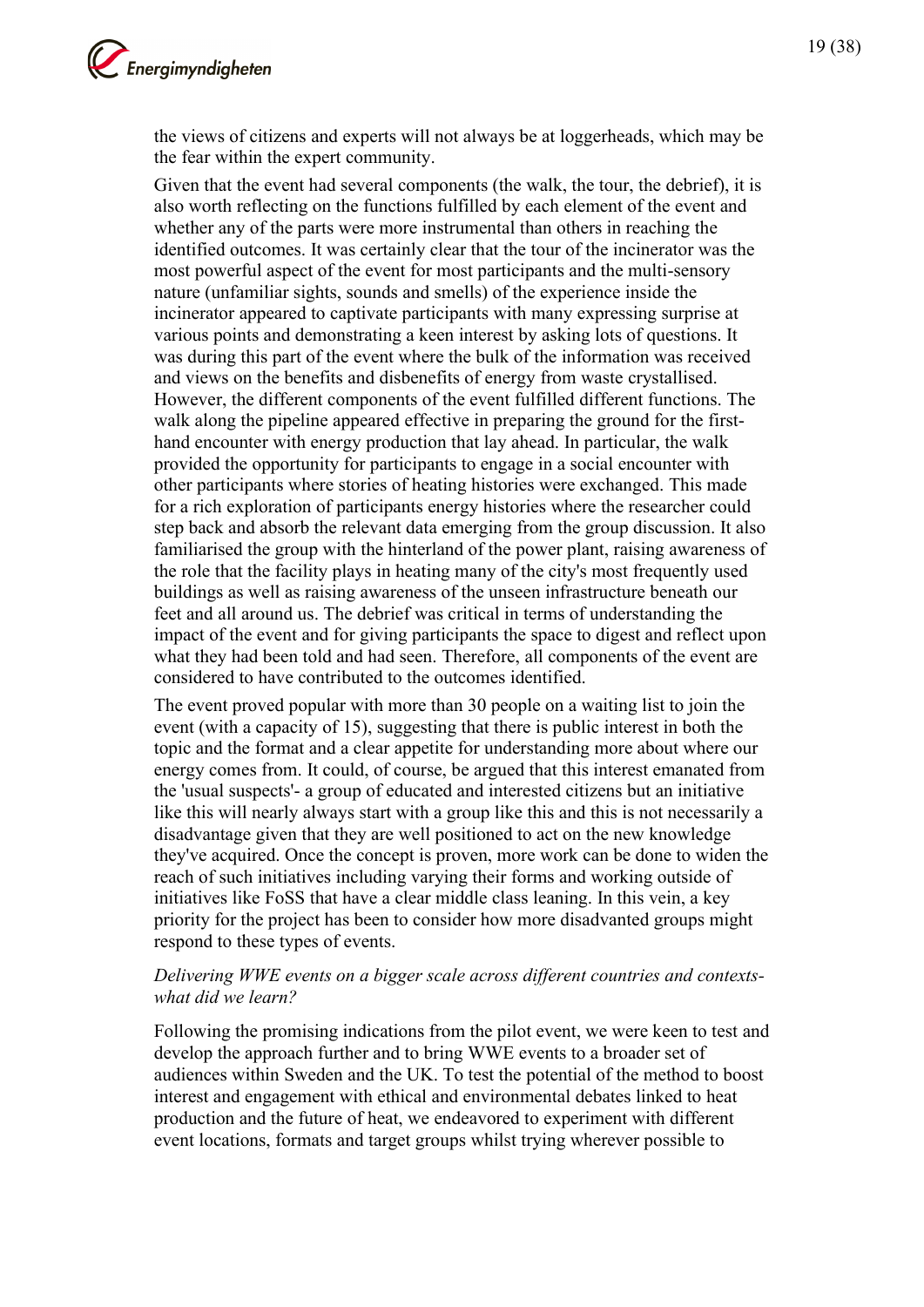adhere to the guiding methodological principles of social learning, embodiment and embeddedness within the energy landscape. To a large extent, we were guided by opportunities that arose to link WWE events into larger programmes (i.e. FoSS/ Future Week) or work with existing groups (i.e. the language café), recognising that it would be difficult to attract reasonable numbers of participants if seeking to publicise events like this from scratch. After a while, the project gained profile and we started to get approached by groups requesting that we run a WWE event for them. These requests tended to come from groups with quite a specific remit and often with a professional interest in the project (i.e. Mistra Urban Futures, Young Energy Professionals), but broadened our audience further and led to participation from groups we hadn't expected to engage with, such as delegations from municipalities across Africa (through Mistra).

Of the different formats we tried, the events linked to the larger programmes of events were by far the most successful in terms of the size and diversity of participants and also achieved good levels of engagement with the topic, as indicated by the number of questions asked and level of debate during in person events and activity in the chat at online events. Where these events were held virtually, they achieved greater numbers still, with our Festival of Social Science 2020 event being our best attended of the whole project (capped at 54 people). However, the online events lacked the degree of social learning that was possible through the in-person events, where participants debated what they were seeing and hearing in a natural and reflexive way. The group setting encourages the sharing of personal experiences, storytelling, and the sharing of best/worst practices and lessons learned. Participants dynamically interact with each other, contributing to an engagement in the subject. The researchers inform the participants about the heating system, but the social interaction in the form of dialogue between actors is vital for the information to be interpreted and integrated into the participants' experience.

Although well attended by a broad international audience, it was much more difficult to assess whether the online events had achieved the same level of impact that the pilot event had in terms of raising participants awareness of the key dilemmas and issues associated with energy from waste and enabling them to reach a well-reasoned conclusion. It was also much harder to achieve the same degree of immersion, embodiment and embeddedness in the energy landscape through the online events, despite the film providing behind the scenes footage and attempting to emulate a tour of the facility. In this sense, many of the key tenets of the methodology intended to promote a deeper level of engagement and deliberation around the topic were diluted by the move online. Yet, the chat function did provide an arena for the audience to exchange views, ideas and questions and provided the researchers with some indication of the extent to which the event was successfully encouraging participants to engage critically with and react to the information being conveyed. Downloaded data from the chat functions during online events do provide some evidence of social learning (albeit in a sometimes disjointed manner as questions and responses fall out of sync) and critical engagement with the topic, for example: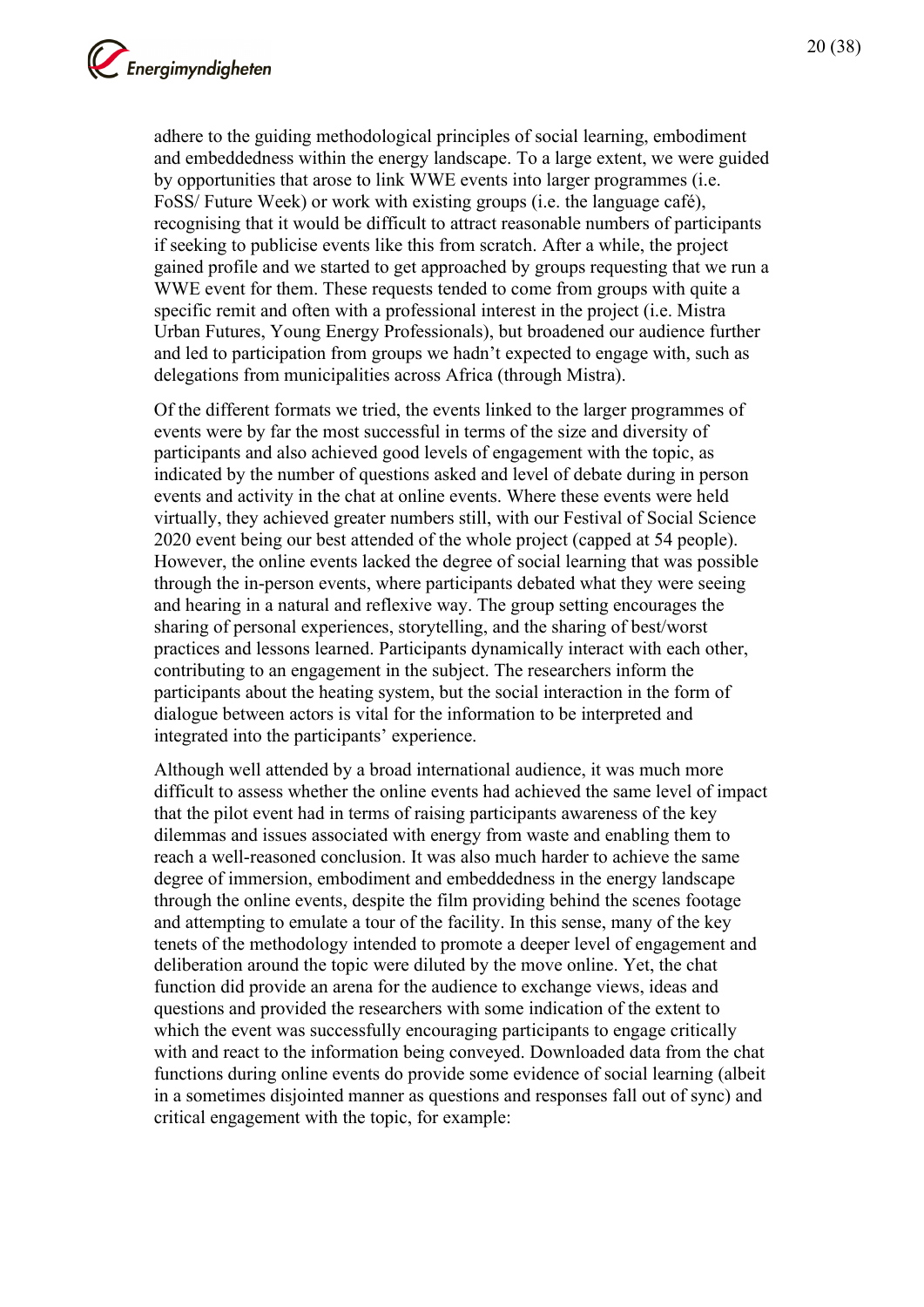

*14:06:38 From participant A: What proportion of fossil-based waste (plastics) are in the combusted waste stream?*

*14:06:46 From participant B : what does actually happen to the 'slag' and other solid end products?*

*14:07:03 From (researcher) :* 

*[https://zerowasteeurope.eu/2020/03/understanding-the-carbon-impacts-of-waste](https://zerowasteeurope.eu/2020/03/understanding-the-carbon-impacts-of-waste-to-energy/)[to-energy/](https://zerowasteeurope.eu/2020/03/understanding-the-carbon-impacts-of-waste-to-energy/)*

*14:08:19 From (chair of the event) : @participant B -- SYSAV sells metals to other recyclers and what can't be processed goes into landfill 14:08:53 From participant B: that's what I thought :-(* 

Overall, there were some significant benefits to online delivery in terms of being able to reach more people from a wider range of locations and also gather together panels of experts that would be unlikely to be able to come together in person so easily. A larger number of young people were also attracted to the online format. Crucially, the creation of the films has also enabled us to engage with a much wider audience of many thousands beyond the events and has created a legacy for the project, extending its potential impact into the future and forming a key stone of the website.

The benefits of the smaller, more intimate events held with groups that face more barriers to participation (such as recent immigrants and older people living in residential complexes), must also not be overlooked. Indeed, these events may represent the kind of approach required to enable participation amongst groups for whom mass events would present a range of barriers. For those attending the language café, walking the neighbourhood was not appealing, so we were led by them and ended up finding a way to exchange stories of our experiences of home heating past and present using images on mobile phones. Despite not going according to plan, this event was successful in terms of reaching beyond the usual suspects and yielding insights into home heating in other cultures and the challenges of adapting to a very different approach to heating when starting a life in another country. There was evidence of both social and mutual learning with exchanges of different experiences of heat between those brought up in Sweden and those from elsewhere characterising the event. Overall, this reminds us that when trying to foster participation and engagement, flexibility and responsiveness to the needs and preferences of participants will deliver a deeper level of engagement, regardless of how carefully crafted the intended methodology may be.

The following exert from the transcript of the language café event indicates that memories and experiences of heating and cooking provide a topic that everyone can relate to, creating common ground amongst those from different cultural backgrounds. One image of a stove acted as the stimulus for the exchange of memories of heating solutions past and present and provided a workable alternative to the visual stimulus provided by touring a power station.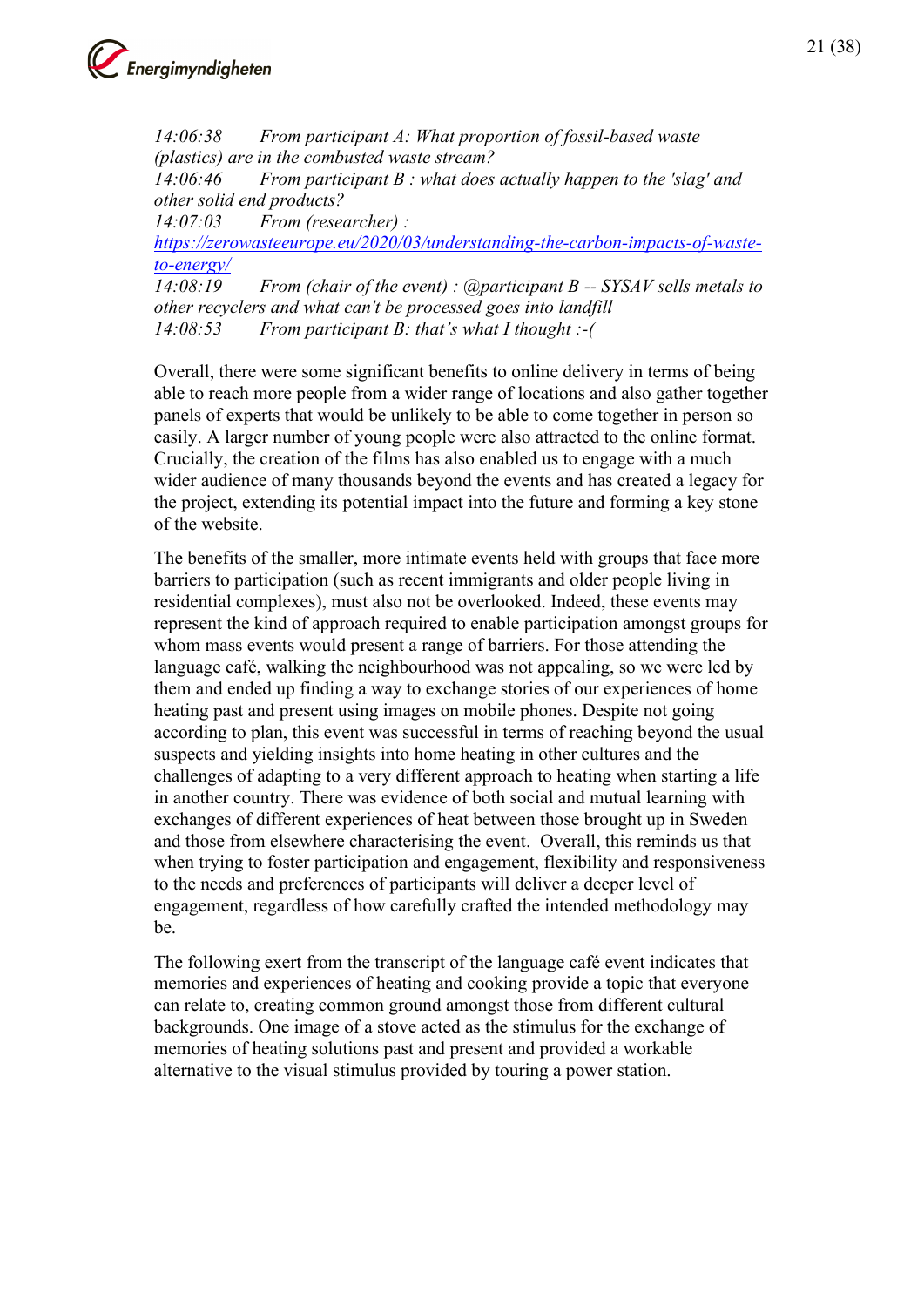

For example, a woman showed a photo of a stove used in her home country on her phone. This led to information about what fuel the woman had experience of and also how the heating appliance was used:

*Interviewer*: "*What is this called?" Woman A: [says a word in Arabic] Interviewer: "What does that mean?" Teacher language café : "Stove?" Woman B: "Diesel and oil stove." Woman A: "It's old. All the children sat around, and you make tea, coffee and food there."* 

These events are acts of research participation and, as such, they have the potential to educate the public but also provide valuable input into research on energy citizenship in relation to heating. The research in itself contributed to encouraging citizens who are active (Devine-Wright, 2007), aware (Huh et al., 2019; Wuebben et al., 2020), and more empowered to take part in both the heating market and policy-making (Hanke and Lowitzsch, 2020; Wuebben et al., 2020). As discussed in earlier research, it is important to make citizens part of the transition process and re-engage them in both heating production and consumption choices that they lost touch with when we stopped burning solid fuels in the home to generate heat (Ambrose, 2020). However, this is not a straightforward process. There are many barriers to citizen participation (e.g. Elsawah et al., 2020) and it has not been easy to identify and motivate people to participate in the walks, and to move beyond the 'usual suspects' of the educated middle classes. The researchers needed to spend a great deal of time identifying good programmes to link the events into, getting access to the events, engaging different heating plant operators, and marketing the events. The walks needed several researchers to lead and facilitate group interviews or the chat in online events. Professionals were also needed to facilitate the walks, such as the plant operators, to offer tours and explain the systems, and panellists to bring different perspectives and balanced views to the events, which prompted reflections and discussions. We can conclude that energy citizenship requires not only active citizens, but also active facilitators who give citizens the opportunities to engage and reflect on their heating experiences.

As expected, the results show that different groups benefit from different kinds of approaches (compare Palm et al., 2020a). The simpler walks to conduct also have a tendency to reach the usual suspects, i.e. educated, white people with a middlelevel income (Ambrose, 2020; Lazoroska and Palm, 2019; Monno and Khakee, 2012). It is clear that marginalised groups like the immigrants we engaged with often need other tools when communicating. Another finding is that the women we met (as participants in the language café) appreciated that we continued to try to communicate in Swedish with them rather than call in an interpreter. They welcomed being treated as any Swedish citizen and did not give up due to the lack of a common language. The event ended with a decision to meet again (which has not yet taken place due to Covid-19) which underlines the importance of creating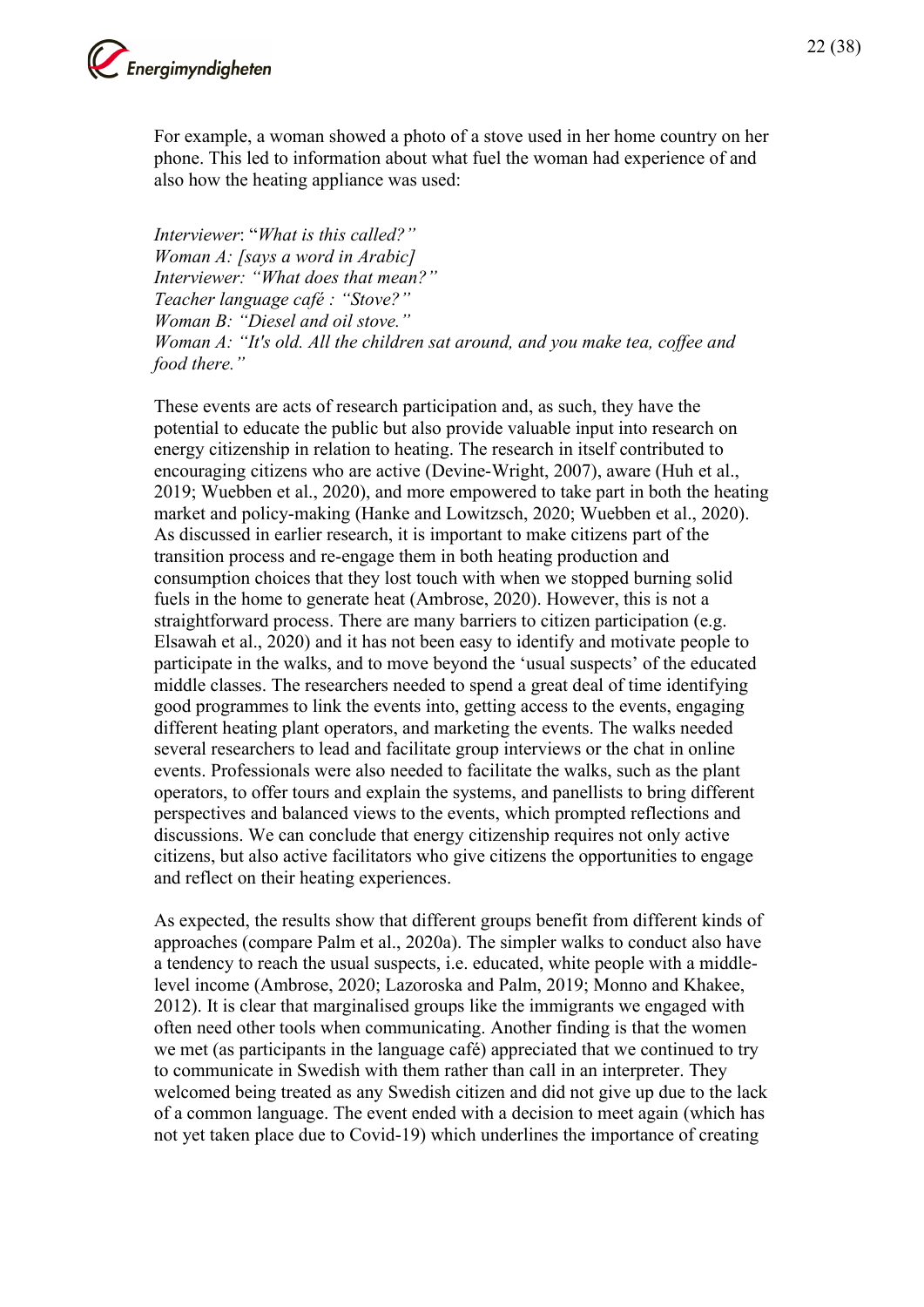

lasting relationships and an arena for repeated meetings when fostering longlasting energy citizenship. The language café did not contribute in-depth research data to analyse, but offered a model for participation action research (Elden and Levin, 1991) and that that we reached out to a group that is quite invisible otherwise both in research and in policy (Hanke and Lowitzsch, 2020; Lennon et al., 2020).

#### *Survey results*

Through the qualitative remarks made in the surveys distributed after the events, which were completed by 83 people, we were able to understand more about the impact of what participants had seen and heard during their event and the extent to which it had impacted on their level of knowledge and their views on energy from waste. The free text answers left by participants were overwhelmingly positive regarding the usefulness of the events, regardless of whether they were delivered in person or online. Most respondents reported that they had learned something new from attending a WWE event.

*"Yes, I'm not very familiar with the topic overall so I'm happy to have gotten more information."* (Participant, in person event)

A number of comments also suggested that participants were now more aware of and able to understand the purpose of the energy infrastructure around them, as a result of taking part.

*"I did learn, mostly about how to identify the different....parts of a power plant (from the outside). Normally these plants would go by unnoticed to me but I think from now on I'll be able to identify and reflect on what I'm actually seeing and what is happening inside a power plant when I approach one."* (Participant, in person event)

Crucially, the comments indicated that participants were thinking in more depth about things previous taken for grant, such as how homes are heated, whether from a technical, environmental or economic point of view:

*"I guess I can consider my thinking better on the ways warming homes occurs. Before I never really thought about it: now I'm way more aware of the whole process behind turning on heaters and having the possibility of living in warmed environments during winter."* (Participant, in person event)

*"Yes. Heating houses is actually not as simple as I thought, it requires a lot of energy, and depending on the energy sources many other factors are determined such as prices and energy monopolies."* (Participant, in person event)

One benefit that was reiterated by several participants was how their knowledge of energy from waste in other countries had been improved, aided by the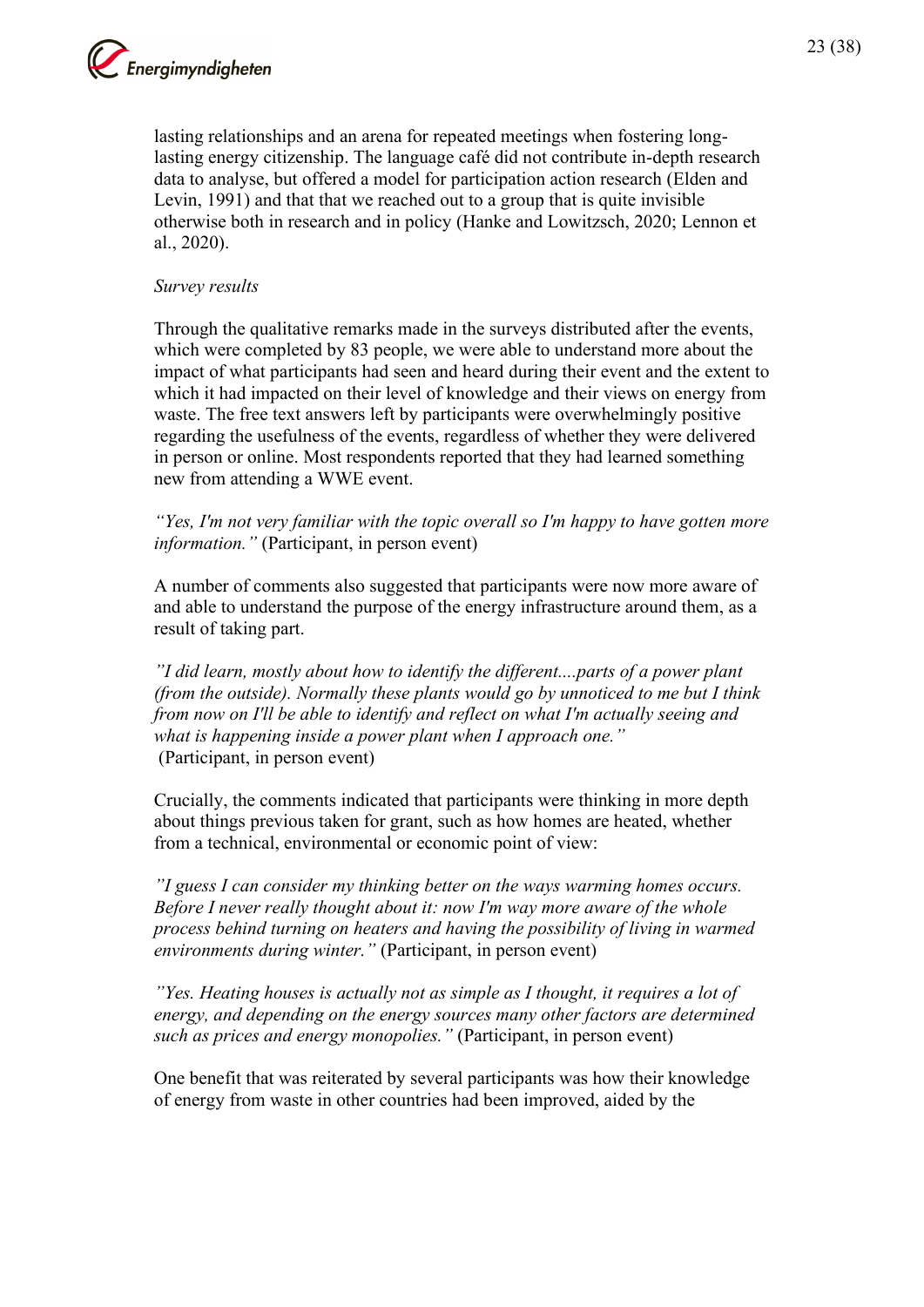

comparative nature of the events (for example, where case-studies from both Sweden and the UK were discussed).

*"Loved it. Great to see examples of what other jurisdictions are doing. Liked the discussion around waste and getting into the 'bigger questions' after zooming in on the case studies from Sheffield and Sweden."* (Participant, virtual event).

Similarly to the pilot event, there were clear indications from the qualitative comments that participation in the events (whether in person or online) had helped participants to arrive at an informed view on energy from waste and the extent to which they supported it.

*"The requirement of the Swedish EFW plant to burn that amount of waste per hour to keep the power flowing was quite a revelation. After this I don't believe that EFW is such a saviour technology. It's helping, but we need to deal with our waste streams better."* (Participant, virtual event).

*"Previously, I had thought that burning waste was a no-no because of the emissions involved."* (Participant, virtual event).

Sometimes their views remained unchanged as a result of participation but all those who left comments indicated that they were better informed as a result of participation.

*"I have visited the incinerator so knew about the district heating in Nottingham. I didn't know about the more widespread use of such schemes in other countries. I wasn't aware that so many recyclable materials, especially paper, were exported and that it was so difficult to get people to recycle correctly."* (Participant, virtual event 3).

In response to the survey question 'Do you think that energy from waste should be part of how we heat buildings and generate power in the future? If yes, why?' We received detailed responses from most people completing the survey, all of whom gave clear and assertive answers which were generally supportive of energy from waste as part of the future energy mix to some degree. However, as identified in relation to the pilot event, this position was often motivated by the potential of energy from waste to divert waste from landfill and turn it into something useful. Answers to this question demonstrated a good awareness of the key dynamics of the debate around energy from waste and combined with the fact that most participants who completed the survey felt they had learnt something new through participation, suggests that the event (whether in person or virtual) had played a part in developing their knowledge and ability to arrive at this well reasoned position.

*"Yes. Although recycling is the way forward, we can't recycle everything. Landfill is detrimental to earth. The burning of waste is much safer now with the systems*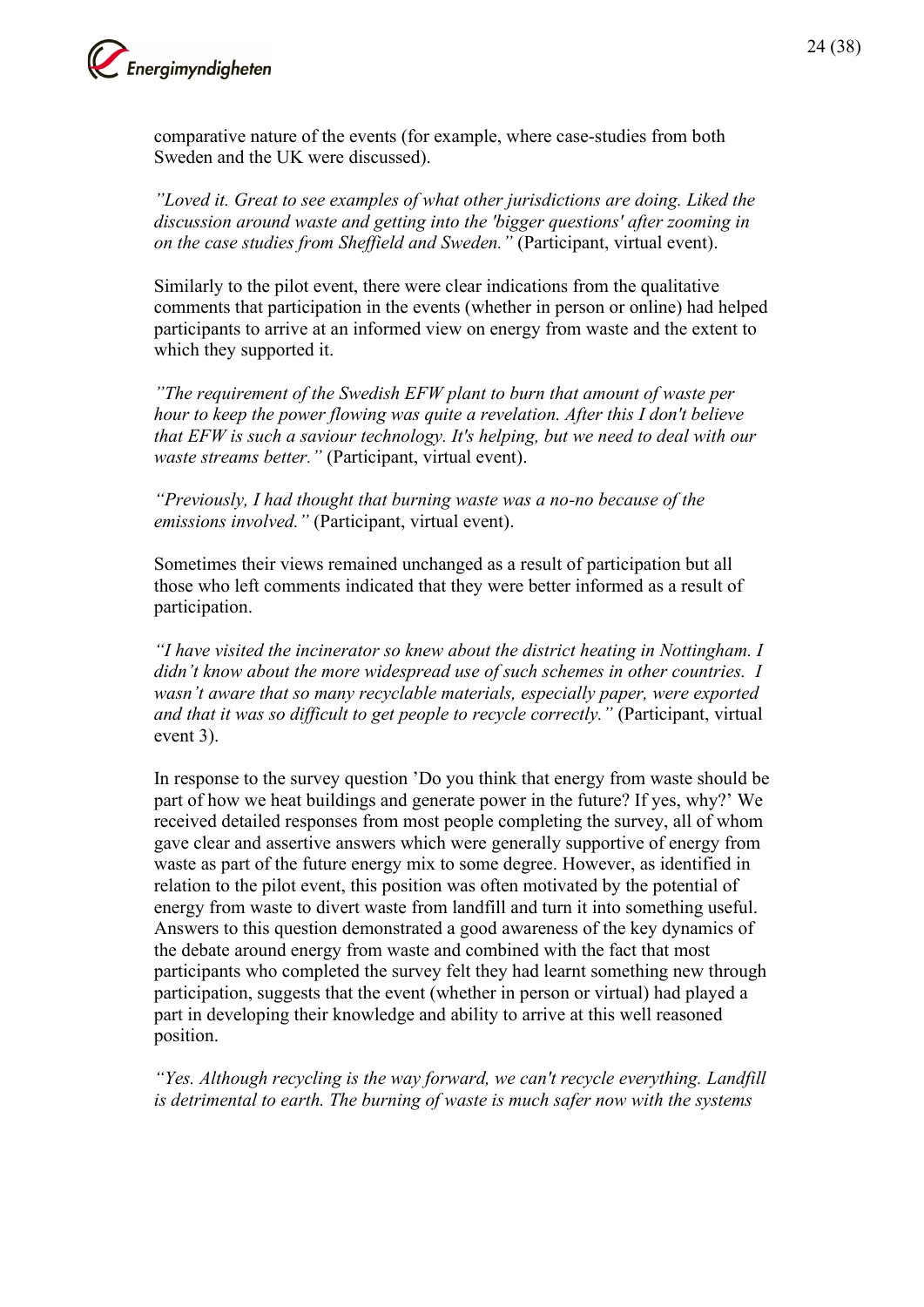

*that are used to burn the waste. Turning waste in to energy is a great use of the waste."* (Participant, virtual event).

*"I think it is working well for now, but in future, we can come up with better innovation which would be more efficient, wouldn't release any harmful gases and 100% renewable."* (Participant, in person event)

*"Yes, in as much as it deals with the problem of waste disposal and not using the waste derived energy to offset other sources would be madness. However, the ideal situation would be one where we close the loop, build a circular economy…. making them [energy from waste facilities] obsolete (eventually / hopefully)."* (Participant, virtual event).

It was never our intention to steer participants towards any particular view on energy from waste, but we did hope that by giving them a better insight into how it operates and the benefits and disbenefits of the approach, that we would enable them to reach a considered view. The qualitative data from the survey provides good indications that this was achieved, at least amongst those motivated to complete the survey.

#### *The Implicit Association Test*

The data from the IAT exercise may shed more light on the extent to which participation in the events might have challenged implicit attitudes regarding energy and allied environmental impacts. This data is yet to be analysed due to Covid related delays but has now been cleaned to remove partial completions. Whilst not everyone who participated in the events took the time to complete the IAT but after cleaning, we ended up with 39 completed IATs. We are now ready to conduct analysis to establish if any pre vs post effect is in evidence. Early indications suggest that some evidence of a shift between implicit attitudes between pre and post participation is discernible. However, numbers of completed IATs were very small so confidence in these findings is unlikely to be high. Yet, if a quantitively measures change is identified, then this at least proves that this kind of cognitive test can be usefully applied to the context of energy and environment and that this happened for the first time within this project.

#### **Citizen engagement in local energy decision making**

Parallel to the programme of events, we conducted a literature review and small set of stakeholder interviews exploring the extent to which existing decision making and management processes around heat infrastructure and generation allow for citizen participation and engagement. This was a small but important element of the project as it allowed us to assess how and to what extent citizen participation is actually possible (in the context of Sweden and the UK), where we succeed in creating increased appetite and capacity for it through our events.

This element of the project involved answering the following research questions (in relation to Sweden and the UK):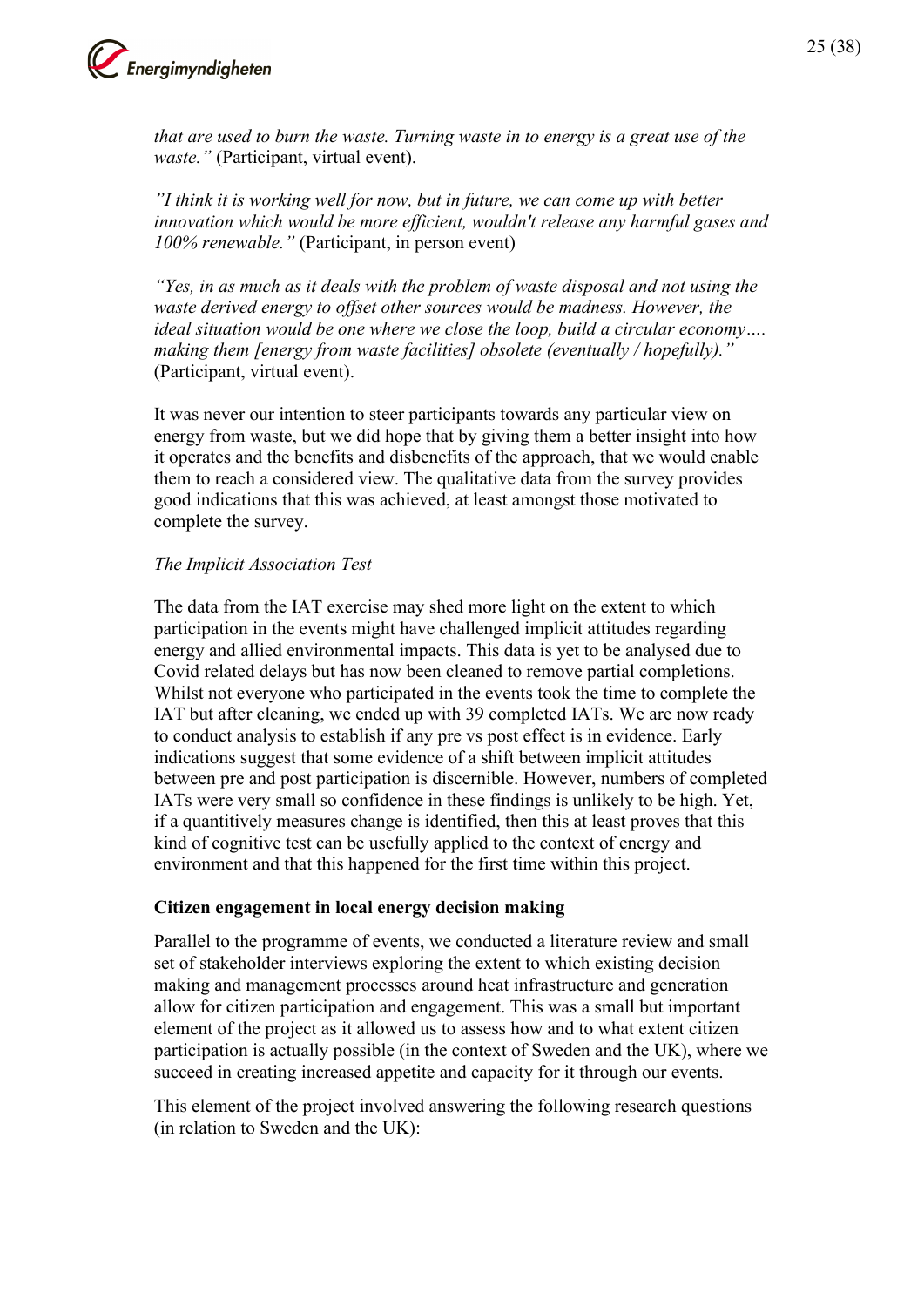

- What is the national policy framework for engaging citizens on decisionmaking for heat infrastructure?
- To what extent and how do citizens and citizen-focused stakeholders (e.g. employees, community groups, and other representative bodies) participate in local heat infrastructure decision-making, to enable citizen involvement and representation in these processes?
- What strategies do heat infrastructure developers /operators use to engage with these stakeholders? And what are their motivations for doing so?

A summary report entitled "Citizen engagement in local energy decision-making: literature and policy background" was published on-line in May 2020, which set out a critical review of the contemporary literature on citizen engagement and district heating. This was then supplemented by primary research conducted in Nottingham, Sheffield and Sweden (Malmö and Helsingborg). Alongside documentary analysis of relevant websites and journal papers pertaining to these cases, semi-structured interviews were secured and undertaken with 5- 10 key stakeholders related to each site, including those running and operating energy from waste plants and associated heat networks, customers of the network, local authority representatives and elected officials. Each interview was undertaken utilising semi-structured approach, that is with the spirit of a 'conversation with a purpose'. A broad set of questions were utilised based on the literature and then the interview, each lasting between 30 mins and 1 hour, was transcribed and analysed via Nvivo 12. The following types of stakeholders were interviewed in

- Nottingham: Head of district heating network at the city council, local authority energy officers (x2), elected official, representative of the company operating the local energy from waste facility and district heating network.
- Sheffield: Energy from waste plant and district heating network managers x 3, local authority officers, large customers of the network, residential customers of the network, national and city energy leads.
- Malmö: local authority officer, district heating network manager, elected official, regional governance official, large customer of the network.
- Helsingborg: district heating company representative, board members x 2 (chair & deputy chair), politicians x 2 (deputy mayor and opposition), civic activist, industrial heat provider.

This summary paper set out to review the lay of the land in terms of both what we mean by citizen engagement, and how and to what extent we are seeing greater citizen-focused stakeholders participating in local heat infrastructure decisionmaking. The benefits of engagement are clearly seen in the literature but there is currently no clear and consistent policy led implementation of stakeholder engagement policy, especially for heat infrastructure. The case studies explored what strategies heat infrastructure developers and operators use to engage with their stakeholders and how these different levels and ways of participating in decision-making impact on the pro-environmental behaviours of these stakeholders (both citizens, employees and policy makers). Nottingham proved to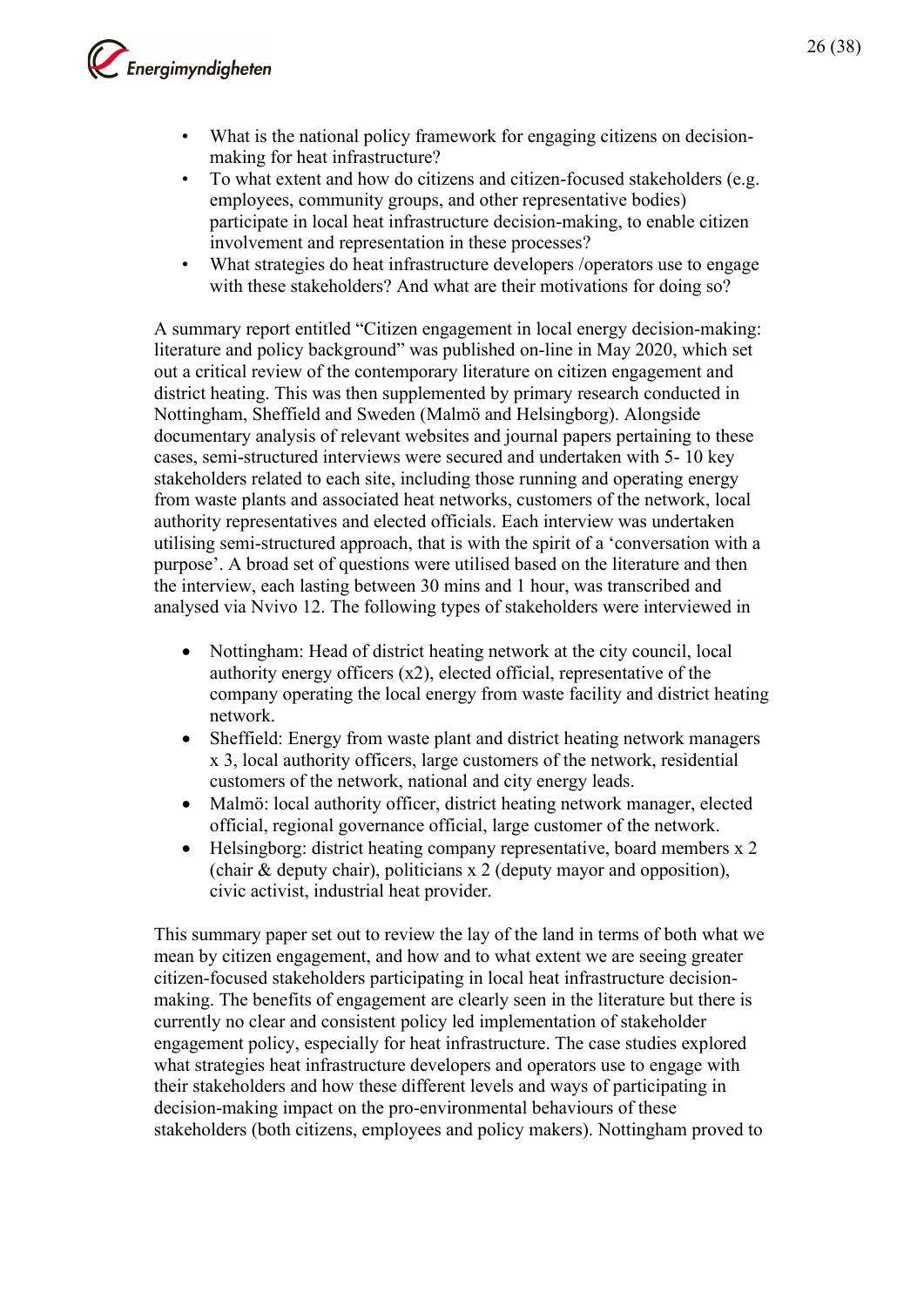be a fascinating and distinctive case study with regards to its approach to energy from waste, heat networks and ambitions for carbon neutrality. Whilst there was no evidence of any innovate citizen engagement, its strength lays in a unique governance structure that enables them to make strong and collaborative decisions. But there are challenges as the financial and contractual arrangements do not lend themselves to agile decisions. The next few years will see a new 30 year contract that will determine the future of the city in terms of carbon neutrality, waste and energy. How they engage the public in these decisions for now, remains a challenge.

In Sheffield, a multi-national private contractor leased energy generation and heat distribution infrastructure from Sheffield City Council on a 35 year lease set to expire in 2035. Governance was therefore a further step removed from local citizens, who were largely engaged with the network as contracted customers. Even then citizens tended to be contracted to energy service providers through – for example – housing management companies. There were few plans to extend the network or change generation methods, with few citizen engagement initiatives undertaken or planned. Instead, moments of citizen engagement with the network arose at points of 'rupture': for instance a pricing dispute at a large flat development which led to a citizen-led campaign to prevent a proposed heat price rise. In Malmo, the heat network was also privately owned and citizen engagement around district heating in general was minimal. However there were public engagement campaigns relating to new heat innovations, including an initiative to promote engagement around a proposed geothermal heat generation plant.

Helsingborg was an outlier in that energy infrastructure (including a large district heat network) was owned and managed by a municipal company, Öresundskraft. Citizens were indirectly engaged through election of councillors to the local authority, some of whom in turn sat on the board of Öresundskraft, but the heat system was largely seen as a settled part of the urban landscape and citizens were not historically involved or interested in its operations. That was until a proposed sale of the company to a private buyer in 2018, which led to political and citizenled campaigns to prevent its sale and ultimately resulting in a local referendum on its future. An overwhelming 96% of voters voted against its sale, and more broadly the importance of local energy infrastructure was reasserted within citizens' imaginations. Again, a point of rupture was a key source of citizen engagement with heat infrastructure.

Due to delays in conducting the interviews with stakeholders across the three case studies, analysis of these findings remains ongoing and is expected in midautumn, forming the basis of an academic output.

#### **Understanding our changing relationship with domestic heating (oral histories)**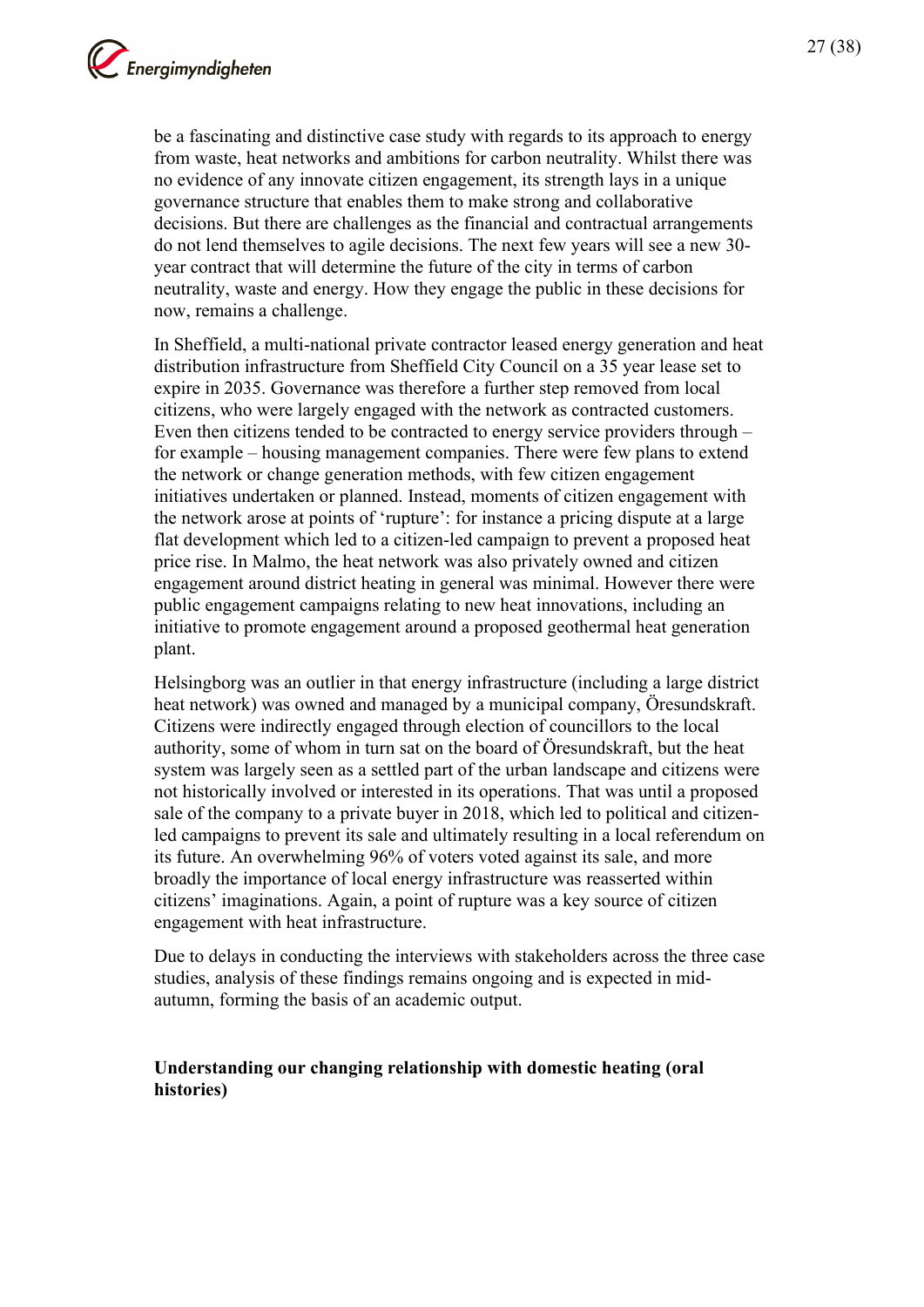As outlined previously, opportunities arose on two occasions for the project team to engage older people in the WWE project. In both cases, a walking tour was felt to be inappropriate for this audience so instead participants were encouraged to share their memories of how their homes used to be heated and reflect on how domestic heating has changed over their lifetimes. This approach both suited the audience and helped us to gain deeper insights into around our changing and increasingly distant relationship with home heating, an idea that formed a key motivation for the project. The focus groups undertaken over the course of two events in Sweden (which involved 15 people in total) provided a complement to an earlier set of 15 oral history interviews undertaken with a similar aim in the UK between 2016 and 2019, enabling comparative analysis between the two countries.

Our analysis of these interviews has formed the basis of an academic paper currently under development which focuses on the pivotal role of heat in our everyday lives, revealing intersections with housing, health, political allegiances and ideology, gender politics, economic restructuring, social relations; educational outcomes and so forth. A key aim of the paper is to 'flesh out' grand narratives about our heating histories, providing more granular insights into our changing relationship with home heating during the second half of the 20th century and early 21st. We explore how heating transitions have played out in the everyday lives of 'ordinary' people across place and time and how they have made societal, economic, cultural and political change manifest in the heart of the home. We argue that that the heating transitions we have undergone in this period have brought us to the point where energy suffers from a 'double invisibility' in our lives, in the sense that it can often no longer be seen nor connected to our everyday actions (Hargreaves et al, 2013), militating against urgent efforts to reduce energy consumption (Ambrose, 2020). We link these findings back to the WWE project by discussing how first-hand encounters with heat production, like those offered through the project, might offer opportunities for embodiment and for re-connecting citizens with their energy consumption.

The data provided some interesting insights into the nature of participants' changing relationship with home heating throughout their life course, with broader societal changes reflected in their individual trajectories. One of the most significant themes to emerge was the changing expectations which seemed to influence how participants remembered the often cold homes of their childhoods and early adult lives, and their attitude towards heating their current homes.

The majority of participants from Sweden grow up in the 1940s or 50s, while the UK participants were younger and grew up in the 1950s, 60's or early 70's. In both cases they were brought up prior to widespread adoption of district heating in Sweden and gas central heating in the UK. Many reported that their expectations of comfort were relatively low at that time and that there was simply no expectation of being warm at home and it was not really regarded as hardship. And even in wealthier household, cultural attitudes to warmth and heating meant heating the home to a higher temperature was not a priority. Looking back, many speculated about how uncomfortable it must have been getting into bed in a cold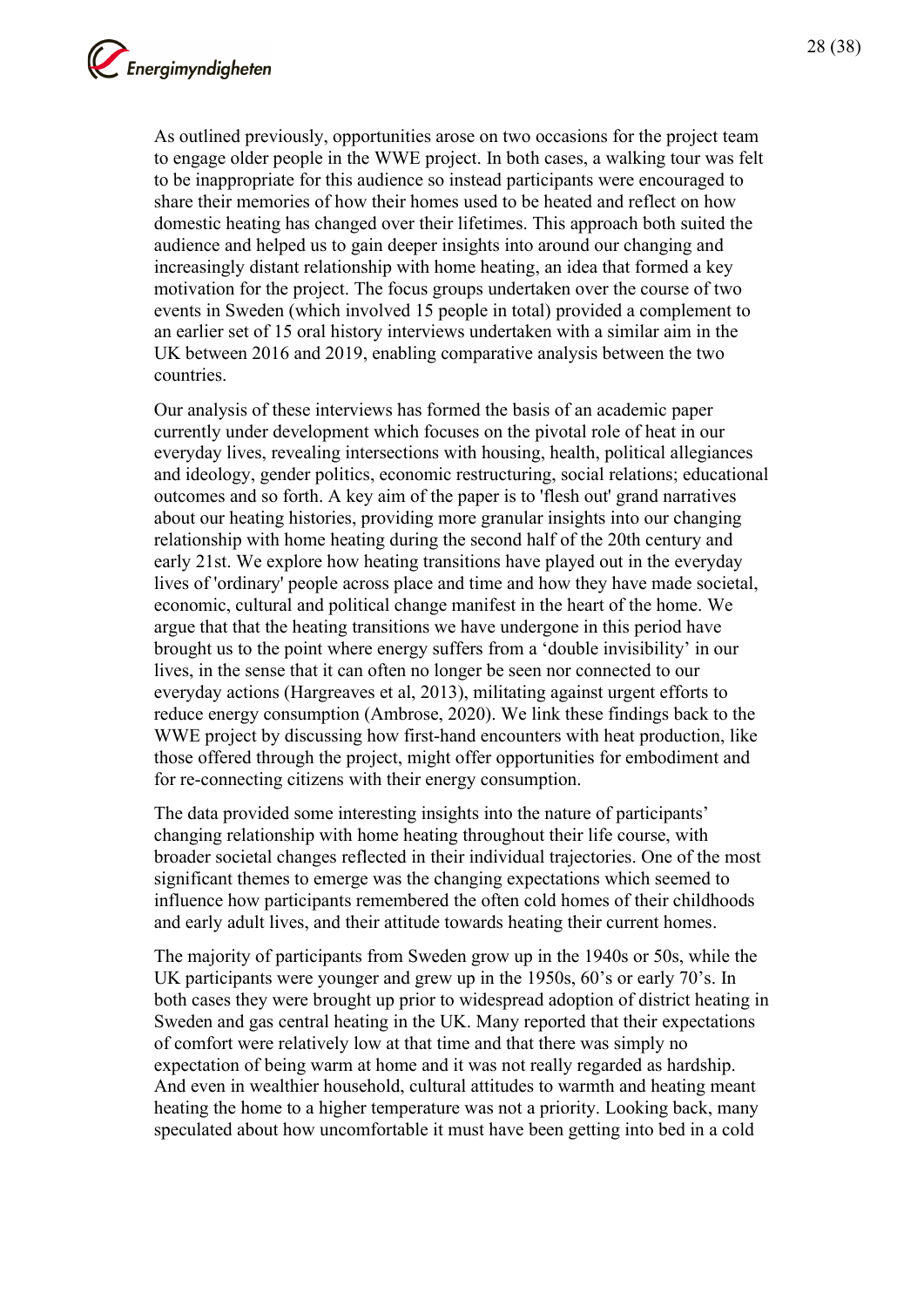bedroom and getting up on winter mornings when there was ice on the inside of the windows (a common memory amongst participants) but felt that they probably accepted this at the time. In Sweden several remarked that the problems with over-heated houses never occurred in their childhood, but this is a more modern problem.

As participants recollections moved through time, there was a very clear sense of the process of heating the home becoming less tangible. Deliveries of coal and wood and the labour of moving the fuel into storage began to die out as central heating was rolled out from the 1960s in Sweden and 1970s in the UK or electric heaters became available. The advent of district heating and central heating led to families that had previously huddled together in one room of the house to avoid the costs and labour of maintaining multiple fires, dispersed around the home once it was possible to heat the whole home fairly affordably. Managing home heating and linked tasks such as washing clothes by boiling water using fires (usually in a copper boiler with a fire underneath) was reportedly firmly the domain of women, some of whom felt more able to take on paid work once the work of maintaining the home fires reduced. Moreover, for the first time and there was no need to regularly check the coal store to carefully ration fuel. However, in the UK families were still nervous about the costs associated with new forms of gas and electric heating and participants reported feeling fearful of using too much but also of finding it difficult to know how much they were using, leading to a degree of anxiety around energy bills which, for many, endures to this day, particularly amongst those on a lower income. The ability to heat the home at the flick of a switch delighted many participants who can recall it being introduced but anxiety about cost were never far away. This anxiety was not reflected in the Swedish interviews, and here it was the convenient with the district heating system that was in focus and the costs seem be less of an issue. The Swedish tradition to have the heat included in the rent most likely contribute to this discrepancy between the UK and Sweden.

In recent times, respondents talked about how another motivation for limiting heating use had emerged with the majority of participants concerned about climate change and feeling motivated to conserve energy where they could. Several participants in the UK underlined that using the central heating, when it was not deemed essential, felt wasteful despite the fact that most respondents were now fairly comfortable financially and could afford to heat the home to a higher temperature. Many saw this as an extension of the values they carried with them from childhood but were unsure that younger generations were so concerned about the careful use of resources. In Sweden the same concerned arose, but then it was mainly in relation to electricity consumption and the electricity bill. This again was probably related to that the Swedish interviewees had the heat included in the rent and that most saw district heating as clean, at least compared to their past experiences with coal and oil.

Interestingly, there was evidence of many participants coming 'full circle' in terms of their relationship with home heating as demonstrated by a growing preference for log burners in living rooms to provide the sort of focal point that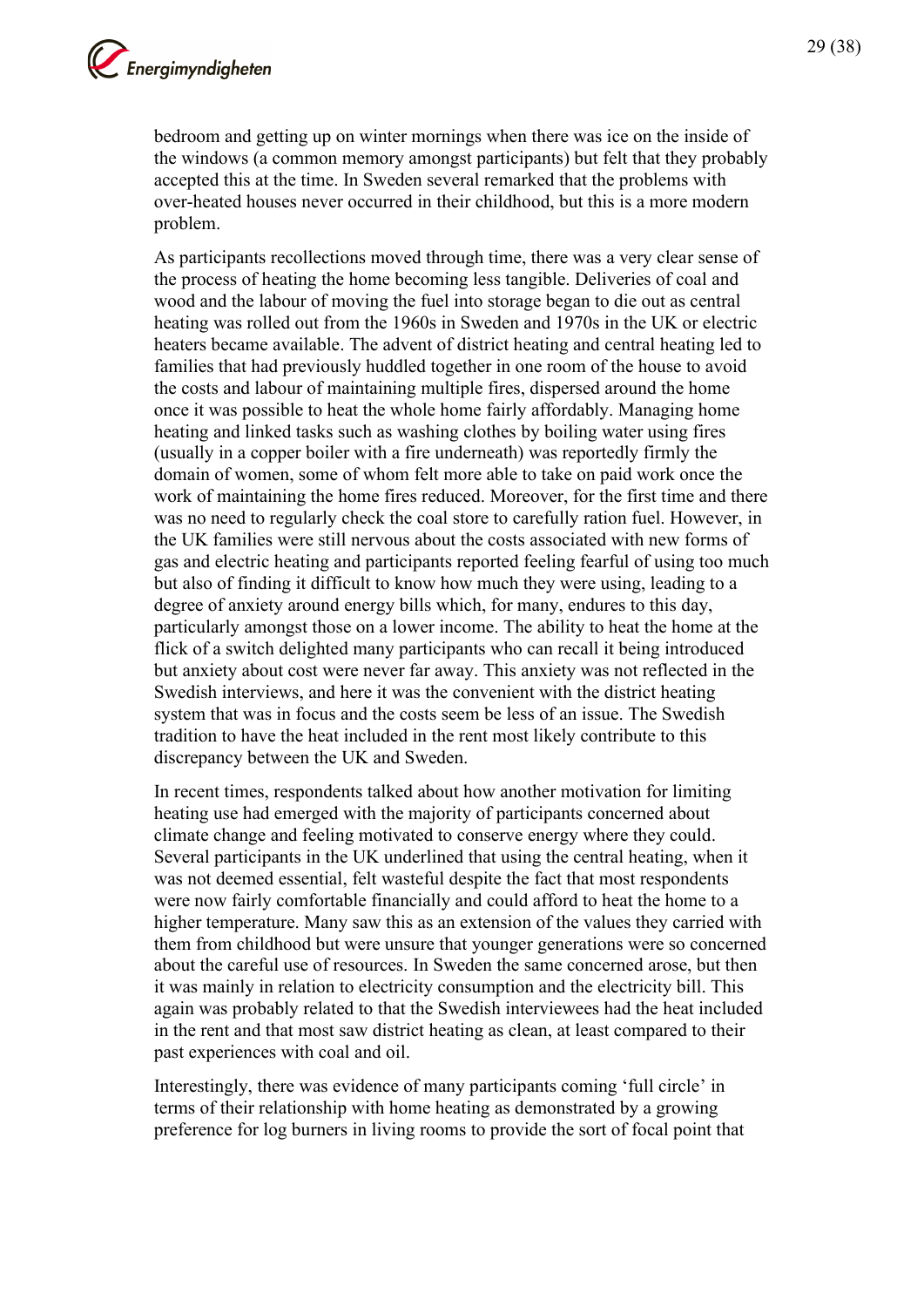

they remembered from childhood. Those who had installed them wanted to regain the sensory experience and comfort that came from burning solid fuel in the home. However, in the modern context, no one was relying on these fires as the main source of heat and central heating was still the main way of heating the home. In one of the Swedish elderly center they had a fireplace movie running on the TV monitor on the wall. This was seen as both cosy and relaxing by the participants.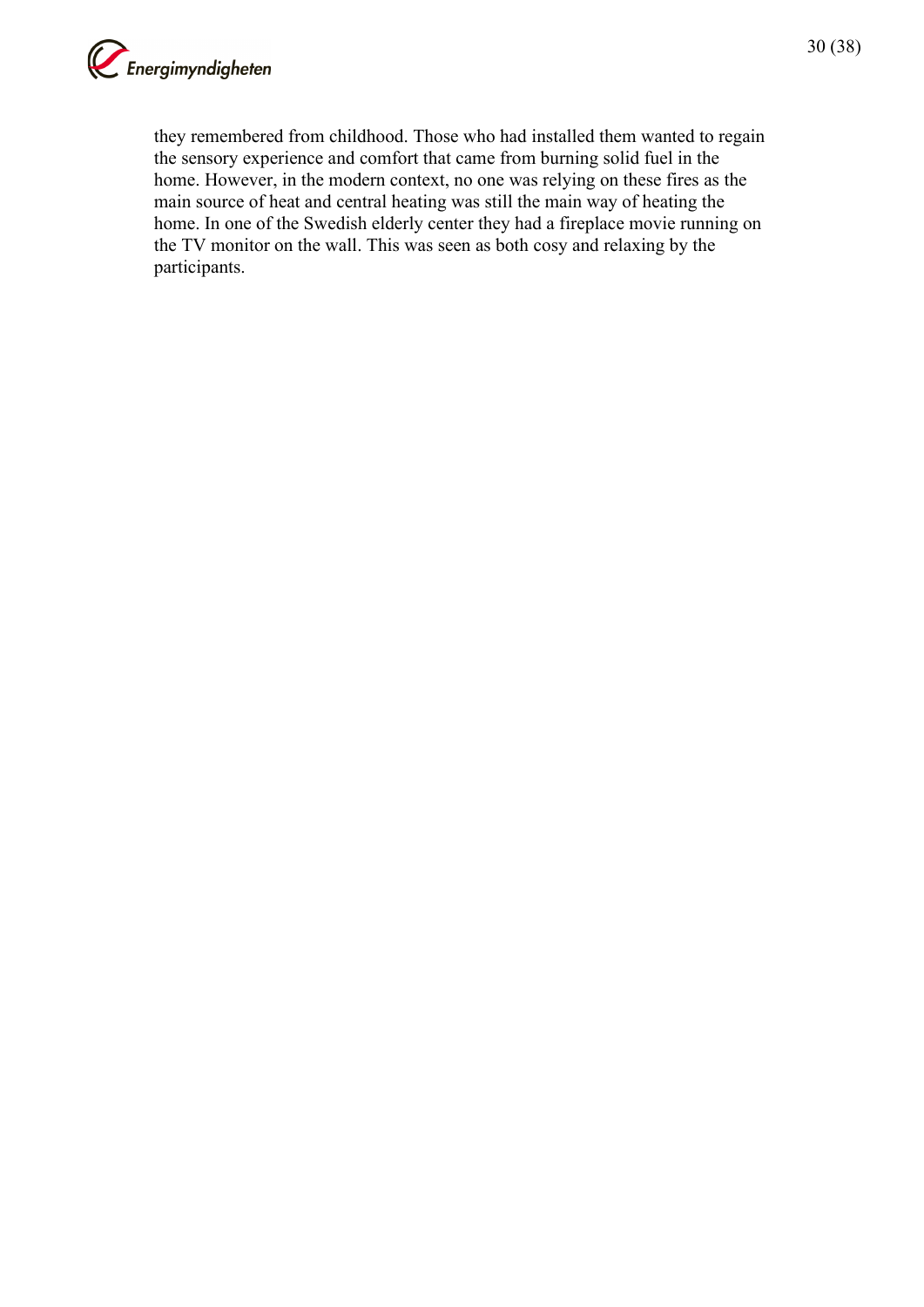

## <span id="page-30-0"></span>**Discussion**

Through the oral history component of the project, we found further evidence of energy invisibility. Over their lifetimes, participants had moved from handling and rationing solid fuel and maintaining fires as a key feature of daily routines, to clicking switches and twisting dials to access heat and giving it little other consideration. For all respondents, home heating was now a background issue, no longer a defining part of daily routines. Exceptions to this only occur where heat is unaffordable. This is the case for approximately 3.5 million households in the UK but a very small number of households in Sweden (Ambrose, 2020, Thomson and Bouzarovski, 2019). Those who struggle to afford to heat their homes to a healthy level will think more about the economic aspects of heating provision but are still unlikely to think about the connections between how their heat is being generated, which fuel(s) are being used and how much they are paying. So, overall the study adds further evidence to the argument that energy is now largely invisible and taken for granted in our daily lives (Ambrose, 2020, Hargreaves et al., 2013). However, the data also identified the interesting trend towards the reintroduction of solid fuels into the heating mix in UK households amongst those that could afford to install log burners, stoves and similar supplementary heat sources. These are usually used in the main living area to help create a 'cosy' environment and evoke memories of the positive sensory experience of gathering by the fire. However, in the modern context this heat source was not relied upon to keep the home warm, as would have been the case prior to central and district heating.

In that latter finding there is a hint that, amongst some households at least, there is a desire to re-establish a more direct connection with fuel and heat and to bring back some of the comfort associated with burning fuel in the home, if not the inconvenience. Installing such heat sources also brings the advantage of being able to heat just one room, as not all modern heating systems offer zonal controls, making it hard to control which area of the home you are heating.

Similarly, we find through the twelve events offered that there is significant appetite across a range of lay audiences, although predominantly those who are relatively educated and with an interest in the environment, to learn more about how heat and power are generated and the surrounding debates. It's not easy to tell whether this interest is general or sparked by the particular focus on energy from waste, which can be considered a controversial approach to waste management/energy generation and links to broader debates around sustainable consumption and major public campaigns around plastic pollution. However, what precisely motivates participation is not really important, what matters is that we identified significant willingness to engage with debates about how we generate energy now and in the future- a topic that many assume there is no public interest in. This is a surprising assumption given that heat is so crucial and central to our everyday lives, even if it is invisible. Without it we are exposed to discomfort and health risks and as the oral history interviews support, sources of heat play a key role in formative memories of home and can induce something similar to a Proustian rush when these memories are evoked. Therefore, it is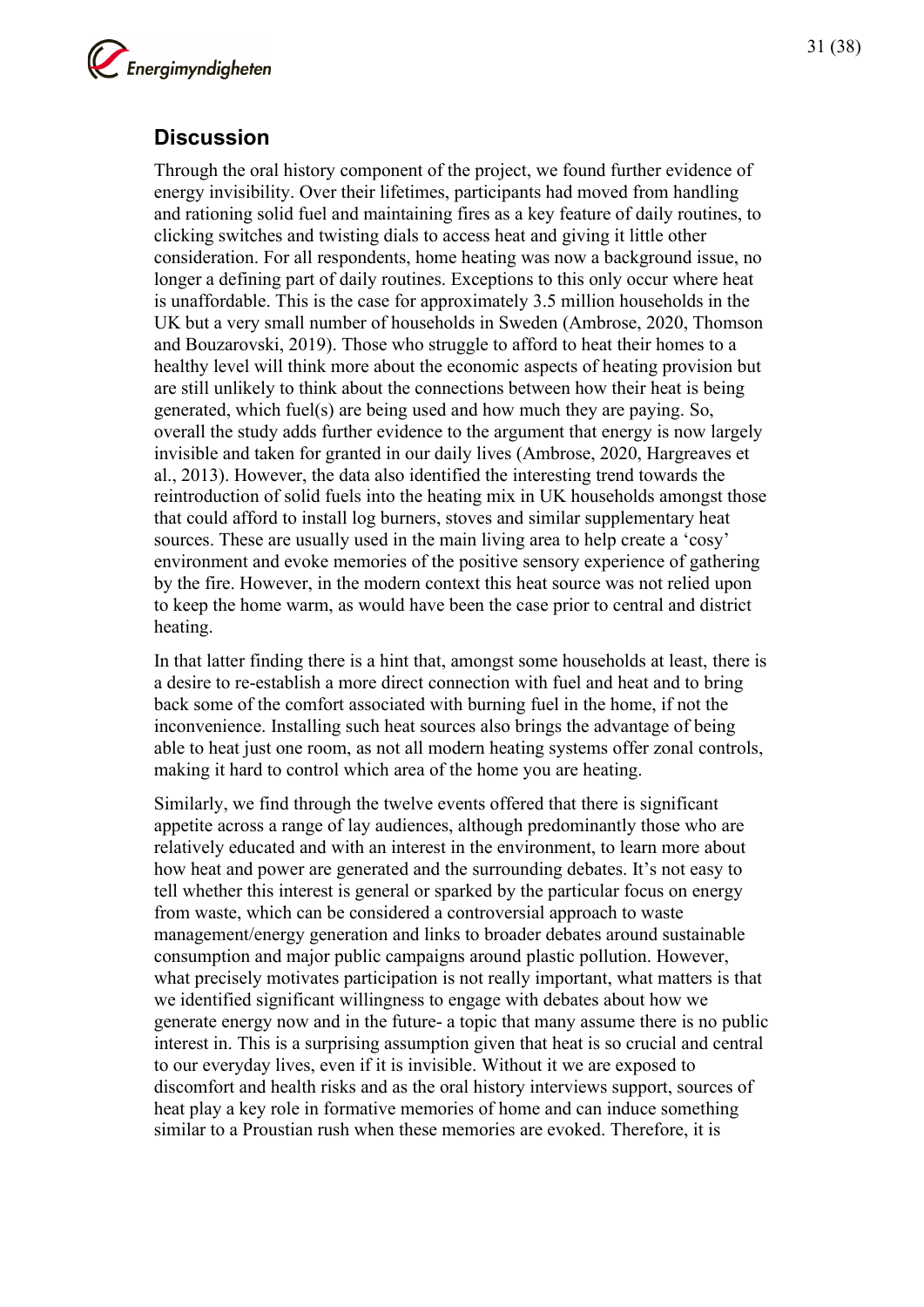hardly surprising that we found that participants had plenty to talk to each other about in relation to home heating- it is common ground for everyone, even those who don't share a common language and are from different cultural backgrounds (as exemplified by the language café example). Home heating is a topic that binds us together and in relation to which, we all have views, experiences to recount and something to share.

Although our shared interest in heating is undoubtedly a factor in the success of the events, it also seems likely that the fact that energy and its generation has become so remote from our everyday lives has led to a sense of curiosity about it, which has only been fuelled by our focus on lesser known and understood approaches such as energy from waste. And we do know from the remarks made by participants that curiosity was a factor motivating participation. Another factor motivating engagement appeared to be now widespread understandings about the links between energy production, consumption, and climate change, reflected in the fact that we attracted a very environmentally motivated audience.

Regardless of whether the events were delivered in person or online, we consistently found that participants learnt something new from the events and that participation helped them to arrive at a clear and informed view on the example of energy from waste or introduced new knowledge and perspectives which challenged existing views. However, it is undoubtedly the case that the shift to online deliver will have narrowed the range of people we were able to engage with, despite the increases in audience size. Events such as the language café and the oral history sessions were critical in terms of moving beyond the usual suspects but proved impossible to continue with in the context of the pandemic. Therefore, a mixed approach to delivery seems most appropriate to appeal to as wide a range of audiences as possible. An interesting challenge for future events will be to reach beyond those who are environmentally motivated, but this will raise challenges regarding how we might motivate engagement amongst those for whom the environment is not a priority. One way to do this is to reach out and visit people in their everyday locations such as the elderly centers or language café.

Overall, we have found that there is an appetite to learn more about heat and power and engage in the associated environmental debates. We don't know how widespread this is and a large-scale survey about energy awareness and levels of interest in learning more might be a priority for future extensions of the project but indications from the project are that levels of interest are healthy. Through the events we have boosted the energy literacy of participants and sent them back out into the world more informed and curious and perhaps with more capacity and motivation to engage in the myriad decisions currently being made about our energy futures. Unfortunately, we also find that, as established by the sub-project on structures and opportunities for engagement in heat provision, tangible opportunities to get involved in shaping our energy futures are limited. It seems that the decide, announce, defend model (Horlings, 2020) remains dominant and that decision makers tend only to encounter citizens when things go wrong (i.e. price increases or a burst pipe) or when there is opposition to plans and proposals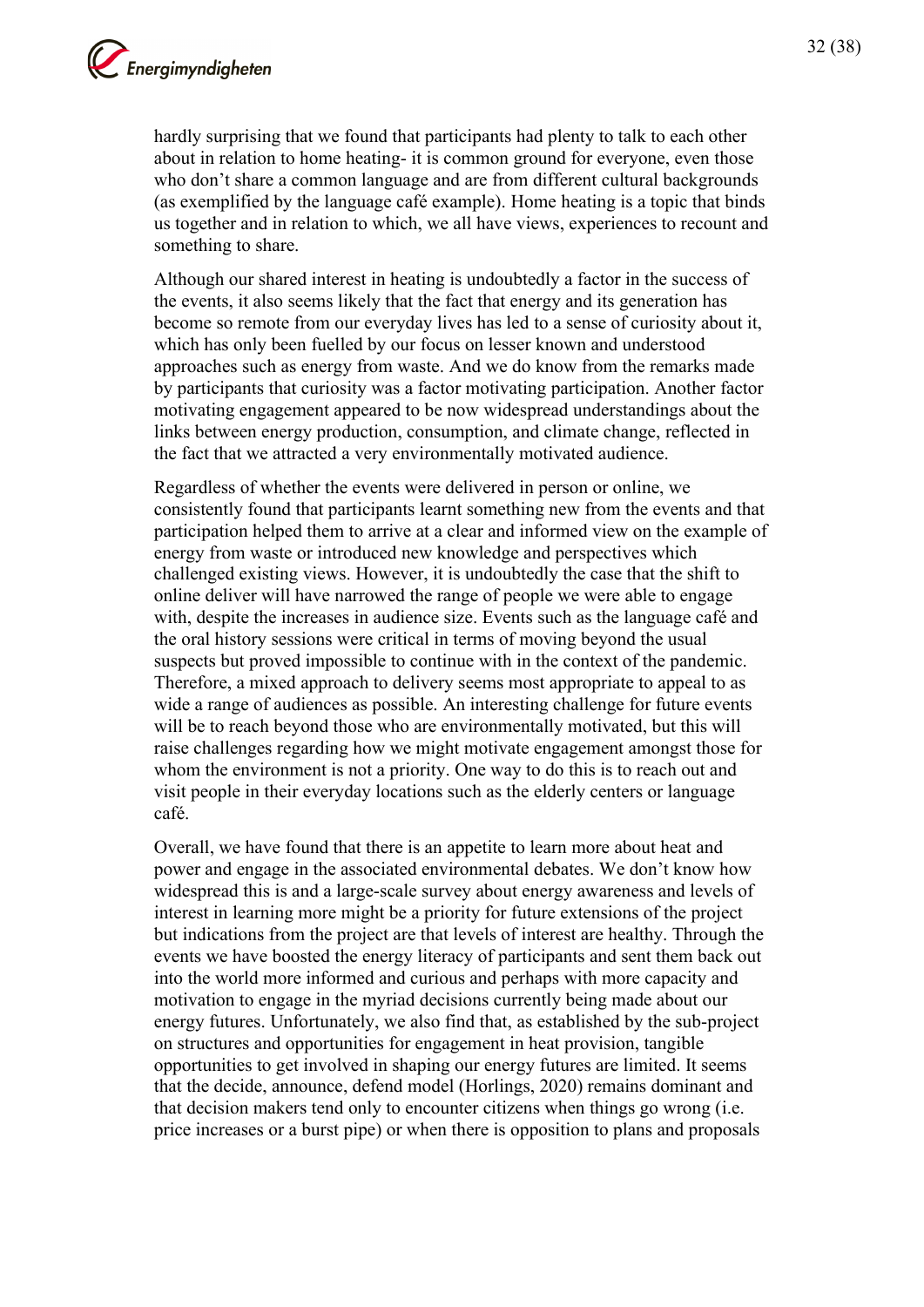locally. Where heat generation facilities are in public ownership, there is indirect influence for citizens as local taxpayers contributing funding to the scheme and through the election of local councillors involved in its governance. However, although an outlier, the Helsingborg example provides an excellent example of the power that local citizens can exert over their energy futures when they engage and organise. Although, as inspiring as this example is, it is essentially another example of citizen engagement emerging in response to a problem or unpopular proposal. Yet thinking beyond the specific context of heat and power, opportunities to participate in new participation structures emerging in response to the climate emergency are increasing with initiatives like citizens assemblies on the rise and pressure groups such as Extinction Rebellion rapidly expanding their activities. These movements might offer destinations for those who have left our events feeling motivated to get more involved and seek to influence their energy futures.

We can say with some confidence that Walking with Energy has the potential to provide a more pro-active way forward for citizen engagement with debates around energy production and consumption and our energy futures. It's creative and engaging format can provide an alternative approach to engaging local populations in decisions and debates about energy (and indeed other topics) locally, improving energy literacy and providing a forum for deliberation and debate between decision makers, 'experts' and citizens, as we have seen demonstrated across many of the events where all these parties were present. The format might also provide a helpful complement to consultation exercises around policies and proposals, helping to familiarise consultees with the key facts and debates and thus enabling more informed engagement.

If we were to continue with this programme of research, we would be keen to test how far an initiative like WWE can go in terms of the range of audiences it can reach and successfully engage with, the range of energy related topics and debates it can respond to and crucially, the extent to which it can contribute to lasting changes to environmental citizenship amongst participants (something that IATs might assist in assessing if used over a longer period of time). Achieving these aims would require expansion of the project and a more carefully designed programme of events that more systematically tests the compatibility of the format with a wide range of different audiences, approaches to energy generation/ energy issues, setting and contexts. It would also require, as would have been desirable in relation to this project, more systematic monitoring of who hears about the event, who attends, and the degree of engagement achieved against a broad range of demographic factors and EDI indicators. The quantitative and qualitative monitoring of outcomes and impacts associated with engagement would also be crucial and would ideally take place at regular intervals over a long period following participation.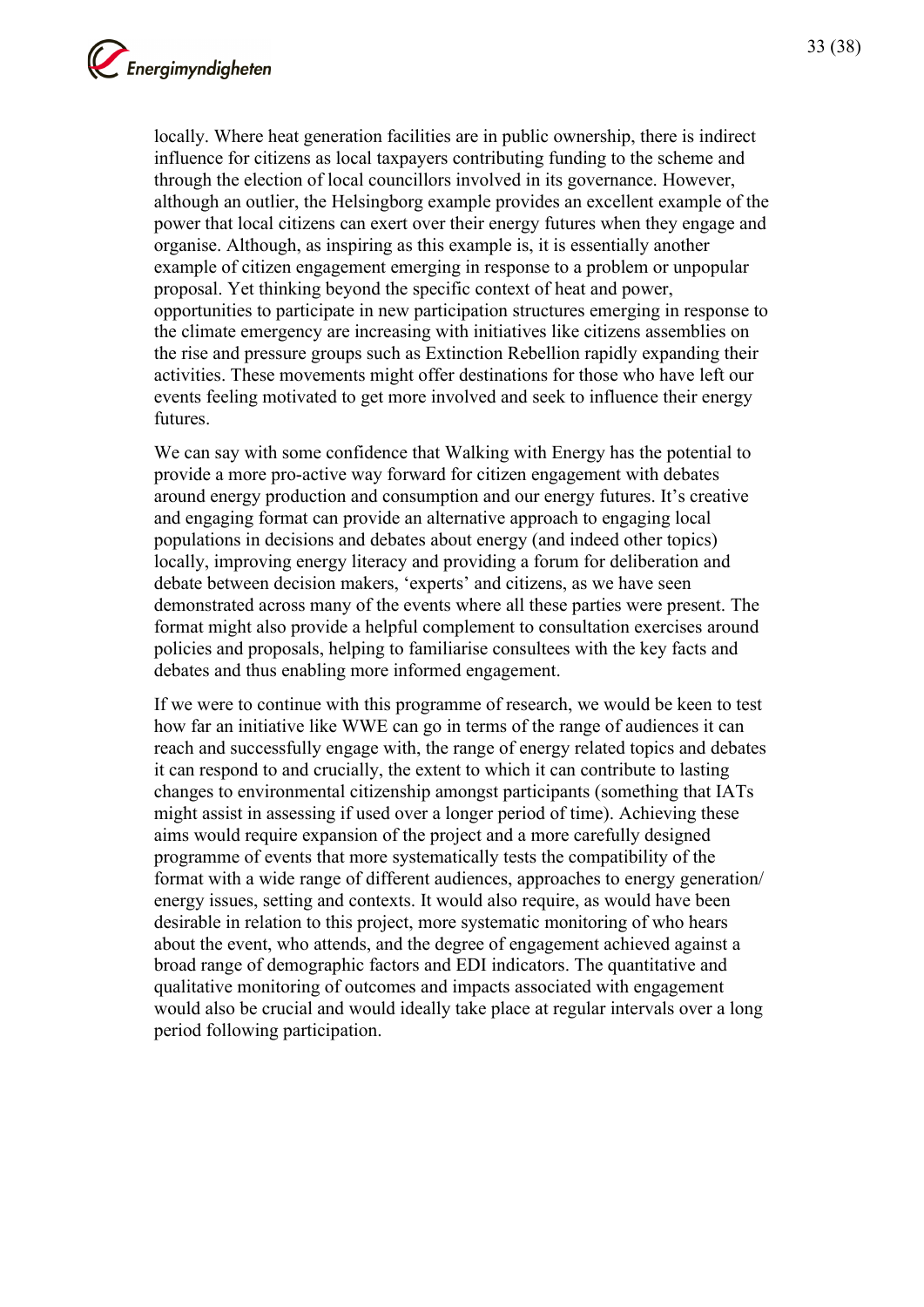

## <span id="page-33-0"></span>**Publication list (own publications in the project)**

*Articles, reports and book chapters:* 

- Palm, J and Ambrose, A. (forthcoming, under review), Exploring energy citizenship with the 'Walking with Energy' methodology. Submitted to *Energy policy*
- Ambrose, A., Palm. J., Parkes, S and Speake, B. (forthcoming), From tangibility to obscurity? Understanding our changing relationship with home heating in Northern Europe. To be submitted to *Energies*
- Ambrose, A, Palm, J and Bull, R. (forthcoming), Walking with energy: Reflecting on uneven fossil energy transitions. Book chapter in *Low Carbon Inclusion* by Ambrose, A., Horne, R, Walker, G and Nelson, A.
- Ambrose, A. (2020). Walking with Energy: challenging energy invisibility [and connecting citizens with energy futures through participatory](http://shura.shu.ac.uk/id/eprint/25764)  [research.](http://shura.shu.ac.uk/id/eprint/25764) Futures, 117, 102528.<http://doi.org/10.1016/j.futures.2020.102528>
- Eadson, W., & Bull, R. (2020). [Citizen engagement in local energy decision](http://shura.shu.ac.uk/id/eprint/26499)[making: literature and policy background.](http://shura.shu.ac.uk/id/eprint/26499) Sheffield Hallam University.<http://doi.org/10.7190/cresr.2020.8937358309>
- Palm, J., Reindl, K., & Ambrose, A. (2020). Understanding tenants' responses [to energy efficiency renovations in public housing in Sweden: From the](http://shura.shu.ac.uk/id/eprint/27343)  [resigned to the demanding.](http://shura.shu.ac.uk/id/eprint/27343) Energy Reports, 6, 2619- 2626.<http://doi.org/10.1016/j.egyr.2020.09.020>

#### *Other outputs:*

- [www.walkingwithenergy.today](http://www.walkingwithenergy.today/)
- The film made specifically for the project on energy from waste in Sweden: [https://www.youtube.com/watch?v=I8\\_i1gU3gRg.](https://www.youtube.com/watch?v=I8_i1gU3gRg)
- Podcast for [The](https://www.stitcher.com/show/the-energy-talk/episode/walking-with-energy-dr-aimee-ambrose-82606665) Energy Talk series, a globally available podcast series. The [Energy Talk - Walking With Energy: Dr. Aimee Ambrose on Stitcher](https://www.stitcher.com/show/the-energy-talk/episode/walking-with-energy-dr-aimee-ambrose-82606665)
- Blog for the Mistra Urban Futures Blog series: Feeling the heat: tracing [Sheffield's district energy network to its source | Mistra Urban Futures](https://www.mistraurbanfutures.org/en/blog/feeling-heat-tracing-sheffields-district-energy-network-its-source)
- Blog for the Sheffield Institute for Policy Studies: Secrets of the Power [Station: why now is the time to understand and have a say in how your energy](https://sheffieldinstituteforpolicystudies.com/2020/11/11/secrets-of-the-power-station-why-now-is-the-time-to-understand-and-have-a-say-in-how-your-energy-is-generated/)  is generated – [The Sheffield Institute for Policy Studies](https://sheffieldinstituteforpolicystudies.com/2020/11/11/secrets-of-the-power-station-why-now-is-the-time-to-understand-and-have-a-say-in-how-your-energy-is-generated/)
- Newspaper article in the Yorkshire Post: [https://www.yorkshirepost.co.uk/news/opinion/aimee-ambrose-climate-](https://www.yorkshirepost.co.uk/news/opinion/aimee-ambrose-climate-change-emergency-shows-we-need-to-know-more-about-how-we-heat-our-homes-1-9445086)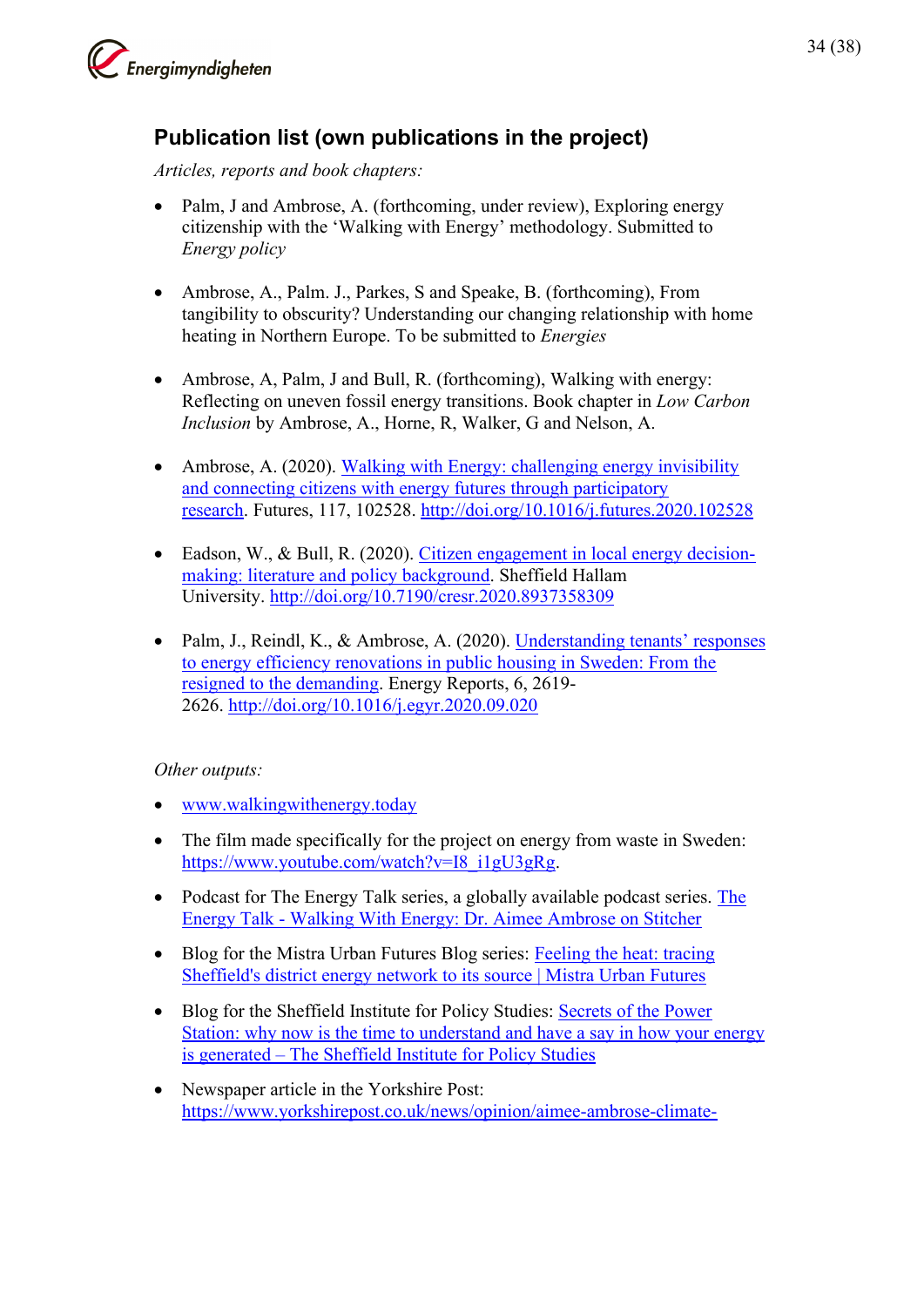

[change-emergency-shows-we-need-to-know-more-about-how-we-heat-our](https://www.yorkshirepost.co.uk/news/opinion/aimee-ambrose-climate-change-emergency-shows-we-need-to-know-more-about-how-we-heat-our-homes-1-9445086)[homes-1-9445086](https://www.yorkshirepost.co.uk/news/opinion/aimee-ambrose-climate-change-emergency-shows-we-need-to-know-more-about-how-we-heat-our-homes-1-9445086)

- Coverage of the pilot event for BBC regional news programme Look North: <https://markansell.blogspot.com/2019/01/incinerator.html>
- Interview in the Conversation: [https://theconversation.com/no-barnaby-the](https://theconversation.com/no-barnaby-the-uk-energy-crisis-has-nothing-to-do-with-its-net-zero-target-and-to-suggest-otherwise-is-outrageous-16886)[uk-energy-crisis-has-nothing-to-do-with-its-net-zero-target-and-to-suggest](https://theconversation.com/no-barnaby-the-uk-energy-crisis-has-nothing-to-do-with-its-net-zero-target-and-to-suggest-otherwise-is-outrageous-16886)[otherwise-is-outrageous-16886](https://theconversation.com/no-barnaby-the-uk-energy-crisis-has-nothing-to-do-with-its-net-zero-target-and-to-suggest-otherwise-is-outrageous-16886)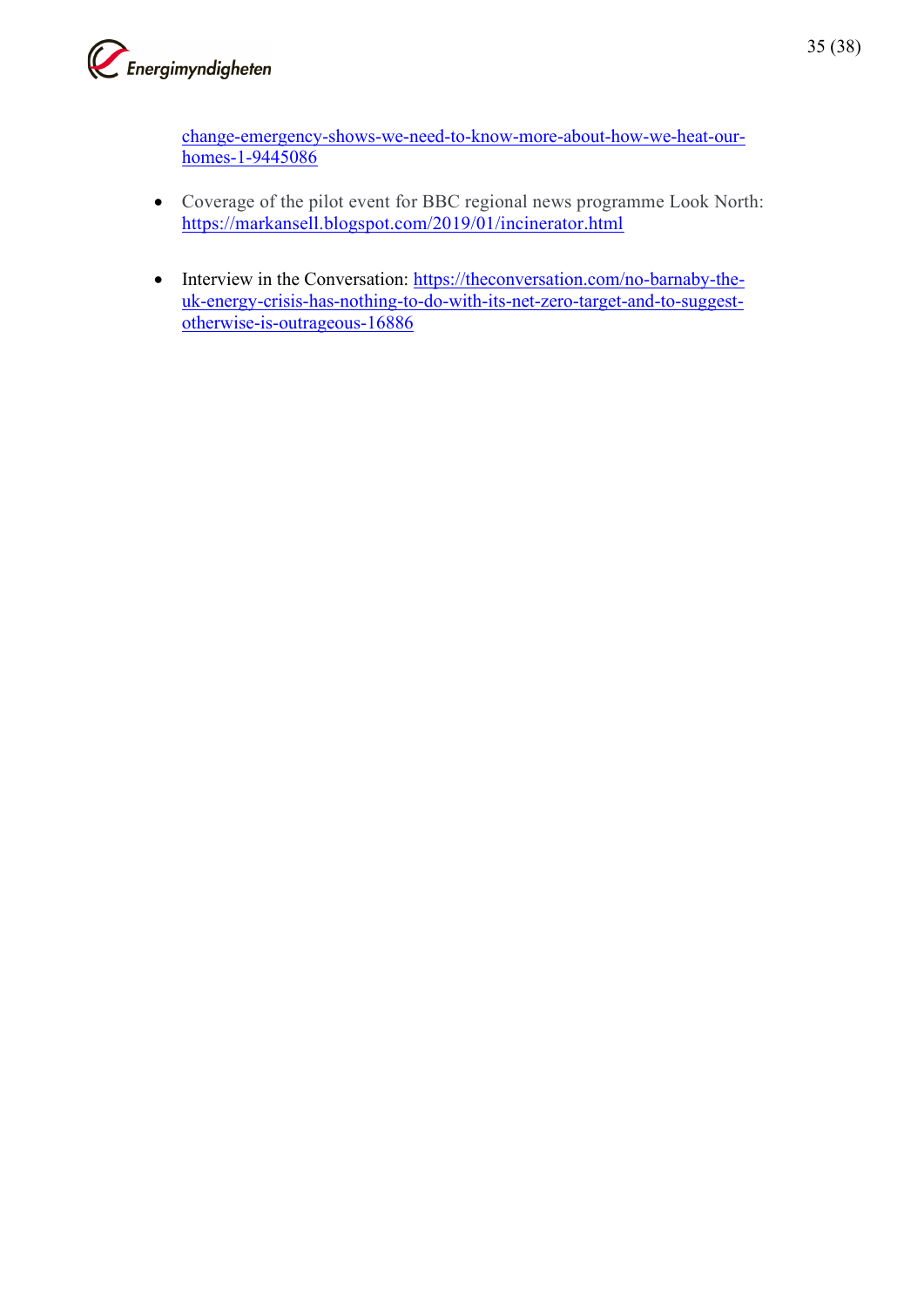

## <span id="page-35-0"></span>**References**

Ambrose, A. (2020). Walking with Energy: challenging energy invisibility and connecting citizens with energy futures through participatory research. *Futures*, 117, 102528. http://doi.org/10.1016/j.futures.2020.102528

Ambrose, A., Baker, W., Sherriff, G and Chambers, J. (2021) Cold comfort: Covid-19, lockdown and the coping strategies of fuel poor households. *Energy Reports.* Cold comfort: Covid-19, lockdown and the coping strategies of fuel poor households - ScienceDirect

Bull, R., Petts, J., and Evans, J. (2008), Social learning from public engagement: dreaming the impossible?, *Journal of Environmental Planning and Management*, 51:5, pp.701- 716.

Burgess, J and Nye M (2008), Re-materialising energy use through transparent monitoring systems, *Energy Policy*, (36) 12, 4454-4459.

Castan Broto, V., (2019). *Urban Energy Landscapes*. Cambridge University Press: Cambridge

Cohen, T., & Durrant, D. (2019). Public engagement and consultation: decide, announce and defend?. In Docherty, I, Shaw, J. (Eds) *Transport Matters: Why transport matters and how we can make it better*. Policy Press. Bristol., pp 251- 276.

Devine-Wright, P., (2007). Energy citizenship: psychological aspects of evolution in sustainable energy technologies, in: Murphy, J. (Ed.), *Governing technology for sustainability*. Earthscan, London, pp. 41-62.

Elden, M., Levin, M., (1991). Cogenerative learning: Bringing participation into action research. *Participatory action research*, 127-142.

Elsawah, S., Hamilton, S.H., Jakeman, A.J., Rothman, D., Schweizer, V., Trutnevyte, E., Carlsen, H., Drakes, C., Frame, B., Fu, B., (2020). Scenario processes for socio-environmental systems analysis of futures: A review of recent efforts and a salient research agenda for supporting decision making. *Science of the Total Environment* 729, 138393.

Hanke, F., Lowitzsch, J., 2020. Empowering vulnerable consumers to join renewable energy communities-towards an inclusive design of the clean energy package. *Energies 13.*

Hargreaves, T. Nye, M., Burgess, J. (2013) Keeping energy visible? Exploring how householders interact with feedback from smart energy monitors in the longer term. *Energy Policy*, 52, 126-134, https://doi.org/10.1016/j.enpol.2012.03.027.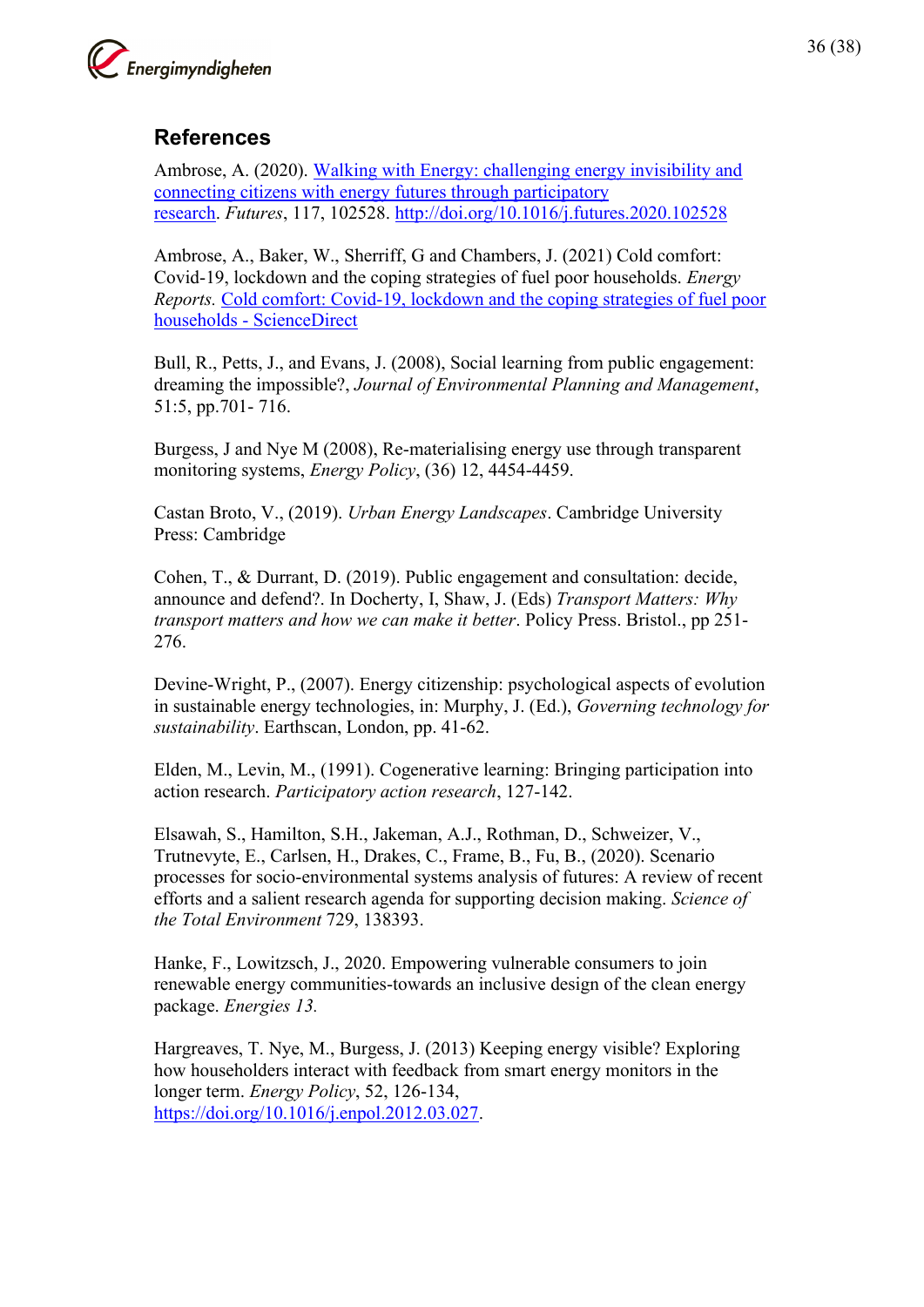

Horlings, L.G., Nieto-Romero, M., Pisters, S. *et al.* (2020), Operationalising transformative sustainability science through place-based research: the role of researchers. *Sustain Sci* 15, 467–484. https://doi.org/10.1007/s11625-019-00757-x

Huh, T., Yoon, K.-Y., Chung, I.R., (2019). Drivers and Ideal Types towards Energy Transition: Anticipating the Futures Scenarios of OECD Countries. *International Journal of Environmental Research and Public Health* 16.

IEA (2019). *Energy Policies of IEA Countries. Sweden 2019 Review*. IEA, Paris.

Kilvington, M. (2007), Social learning as a framework for building capacity to work on complex environmental management problems. Land Care Research, New Zealand. Viewed at: Social learning as a framework for building capacity to work on complex environmental management problems (landcareresearch.co.nz)

Komendatova, N., & Battaglini, A. (2016). Beyond Decide-Announce-Defend (DAD) and Not-in-My-Backyard (NIMBY) models? Addressing the social and public acceptance of electric transmission lines in Germany. *Energy Research & Social Science*. 22. 224-231. 10.1016/j.erss.2016.10.001.

Lave, J. (1991), Situated learning in communities of practice. In Lauren Resnick, John M. Levine, and Stephanie Teasley (EDs), *Perspectives on Socially Shared Cognition*. Washington D. C.: American Psychological Association.

Lazoroska, D., Palm, J., (2019). Dialogue with property owners and property developers as a tool for sustainable transformation: A literature review. *Journal of Cleaner Production* 233, 328-339. https://doi.org/10.1016/j.jclepro.2019.06.040

Lennon, B., Dunphy, N., Gaffney, C., Revez, A., Mullally, G., O'Connor, P., (2020). Citizen or consumer? Reconsidering energy citizenship. *Journal of Environmental Policy & Planning* 22, 184-197.

Monno, V., Khakee, A., (2012). Tokenism or political activism? Some reflections on participatory planning. *International Planning Studies* 17, 85-101.

Palm, J., Reindl, K., & Ambrose, A. (2020a). Understanding tenants' responses to energy efficiency renovations in public housing in Sweden: From the resigned to the demanding. *Energy Reports*, 6, 2619- 2626. http://doi.org/10.1016/j.egyr.2020.09.020

Palm, J., Reindl, K., Sommer, S., Darby, S., van der Grijp, N., Kaatz, L.-C., Maggio, G., Mlinarič, M., Nagode, L., Nicita, A., (2020b). New Clean Energy Communities in a Changing European Energy System (NEWCOMERS): Deliverable D3. 1 Description of polycentric settings in the partner countries., https://www.newcomersh2020.eu/upload/files/D3\_1\_Newcomers\_Description\_of polycentric settings in the partner countries.pdf.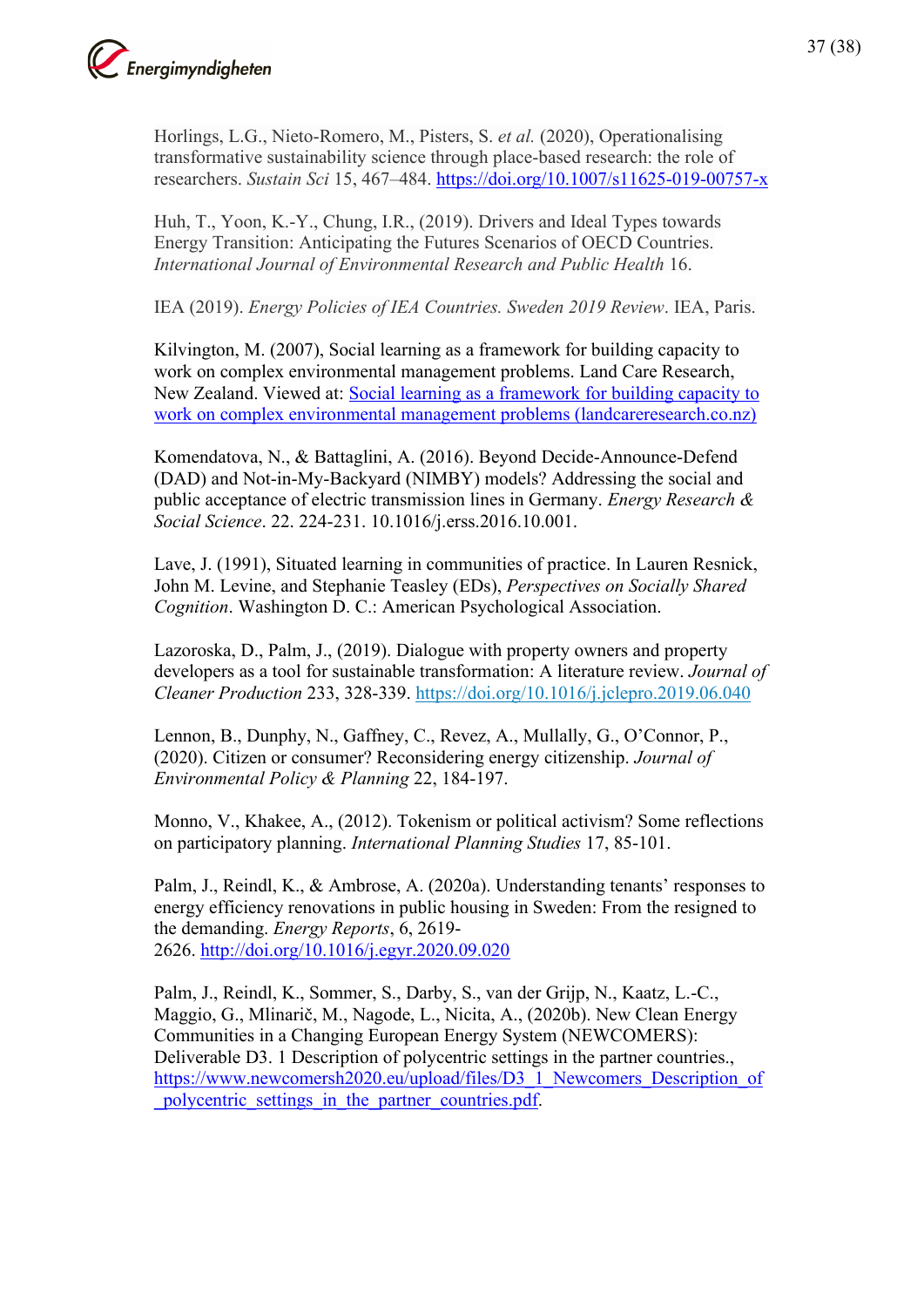

Sherriff G., Moore, T., Berry, S., Ambrose,A., Goodchild, B., and Maye Banbury, A. (2019), Coping with extremes, creating comfort : user experiences of 'lowenergy' homes in Australia, *Energy Research and Social Science,* 51, pp 44-54. https://doi.org/10.1016/j.erss.2018.12.008

Thomson, H and Bouzarovski, S. (2019), *Addressing Energy Poverty in the European Union: State of Play and Action.* European Commission. Viewed at: paneureport2018\_updated2019.pdf (energypoverty.eu)

Wilhite H and Wallenborn G. (2013), Articulating the body in theorizing consumption, *Proceedings of the ECEEE Summer Study.* pp.2221-2228.

Wuebben, D., Romero-Luis, J., Gertrudix, M., (2020). Citizen science and citizen energy communities: A systematic review and potential alliances for SDGs. *Sustainability* 12, 1-24.

## <span id="page-37-0"></span>**Appendix**

• Administrativ bilaga